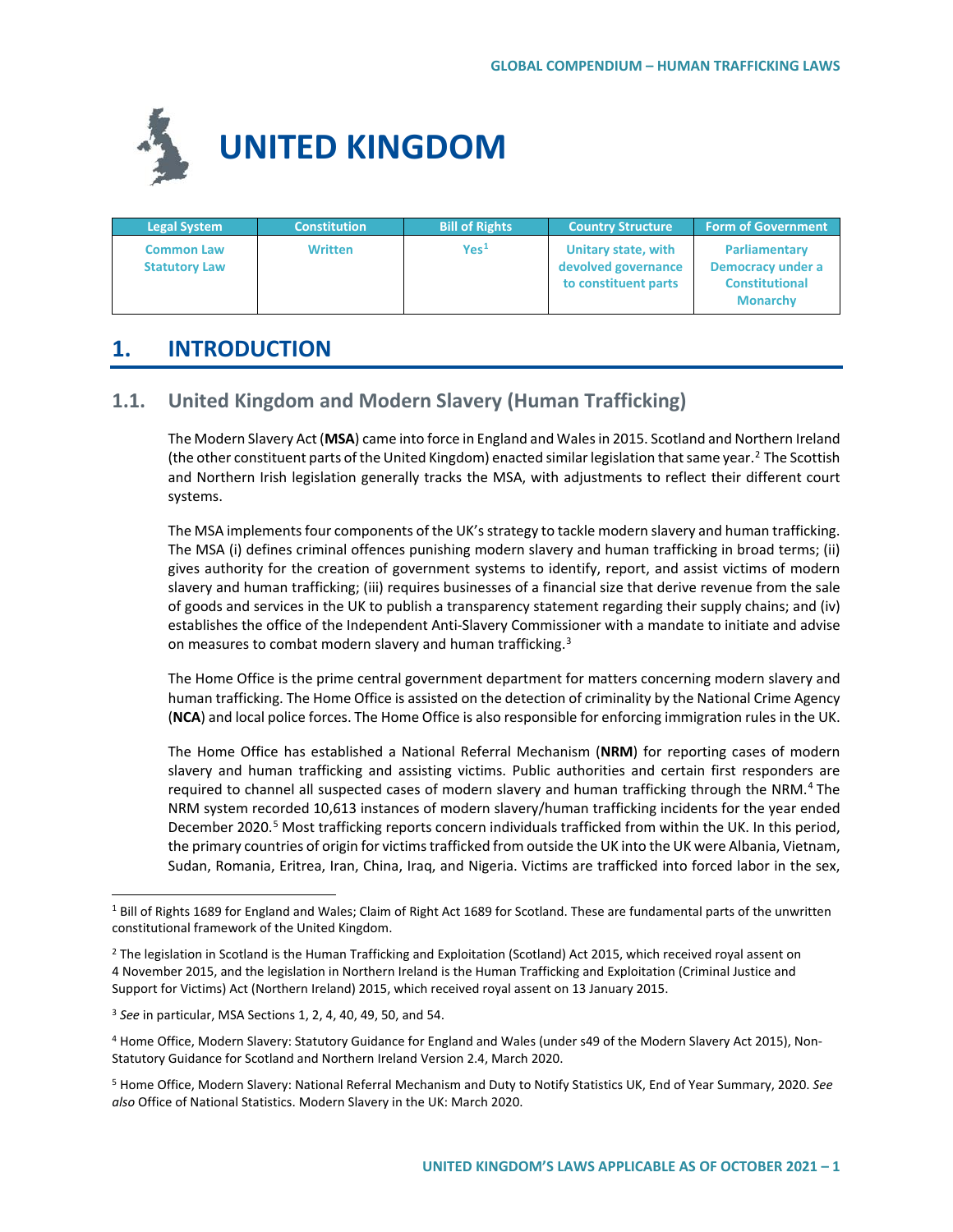horticulture/agriculture, construction, car-wash, beauty treatment, hospitality, and domestic work sectors.<sup>[6](#page-1-0)</sup>

The Independent Anti-Slavery Commissioner has stated that official statistics are likely to under-report the extent of modern slavery and trafficking because (i) detection is challenging; (ii) victims may not be aware that they are being trafficked or exploited, or they may feel they have consented to it and therefore have no protection; (iii) victims fear retaliation from their employers/traffickers; and (iv) victims fear being reported to immigration enforcement authorities.<sup>[7](#page-1-1)</sup>

## **1.2. United Kingdom's Policy and Legal Position**

The United Kingdom's policy and legislative response to modern slavery and human trafficking has a multidisciplinary approach, reflected both in the duties of the Independent Anti-Slavery Commissioner and in the design of the NRM system. The Home Office commissions victim support services from nongovernmental organisations (**NGOs**). NGOs play a prominent, independent role in formulating and commenting on policies and in providing financial, physical, and emotional support to victims.

# **2. OVERVIEW OF UNITED KINGDOM'S LEGAL APPROACH TO COMBATING MODERN SLAVERY AND HUMAN TRAFFICKING**

# **2.1. United Kingdom's Regional and International Law Obligations**

## *2.1.1. Fundamental human rights*

The UK was one of the 48 countries that voted in favor of the Universal Declaration of Human Rights in 1948. The UK has ratified a number of other human rights treaties, including the International Covenant on Civil and Political Rights (accession date 1966), the Convention on the Elimination of All Forms of Discrimination against Women (accession date 1986), the Convention against Torture and Other Cruel, Inhuman or Degrading Treatment or Punishment (accession date 1988), the Convention on the Rights of the Child (accession date 1991), and the Protocol to Prevent, Suppress and Punish Trafficking in Persons, Especially Women and Children (ratified 2006). The United Kingdom also has signed European human rights treaties, including the European Convention on Human Rights (accession date 1966) (**ECHR**) and the Council of Europe Convention on Action against Trafficking in Human Beings (accession date 2007) (**ECAT**). Of these treaties, the ECAT has the greatest impact on determining the rights and remedies available to victims of modern slavery and human trafficking in the UK.

## *2.1.2. Slavery and trafficking*

Slavery and trafficking are defined under the Modern Slavery Act 2015 as two separate offences. In short, the modern slavery offence is committed when a person (the offender) holds another person (the victim) in slavery or servitude and the circumstances are such that the offender knows or ought to know that the victim is held in slavery or servitude, or the offender requires the victim to perform forced or compulsory labor and the circumstances are such that the offender knows or ought to know that the victim is being required to perform forced or compulsory labor. Forced or compulsory labor for this purpose has the meaning given to it in the ECHR.

<span id="page-1-0"></span> <sup>6</sup> Independent Anti-Slavery Commissioner, Annual Report 2020–2021.

<span id="page-1-1"></span> $7$   $Id.$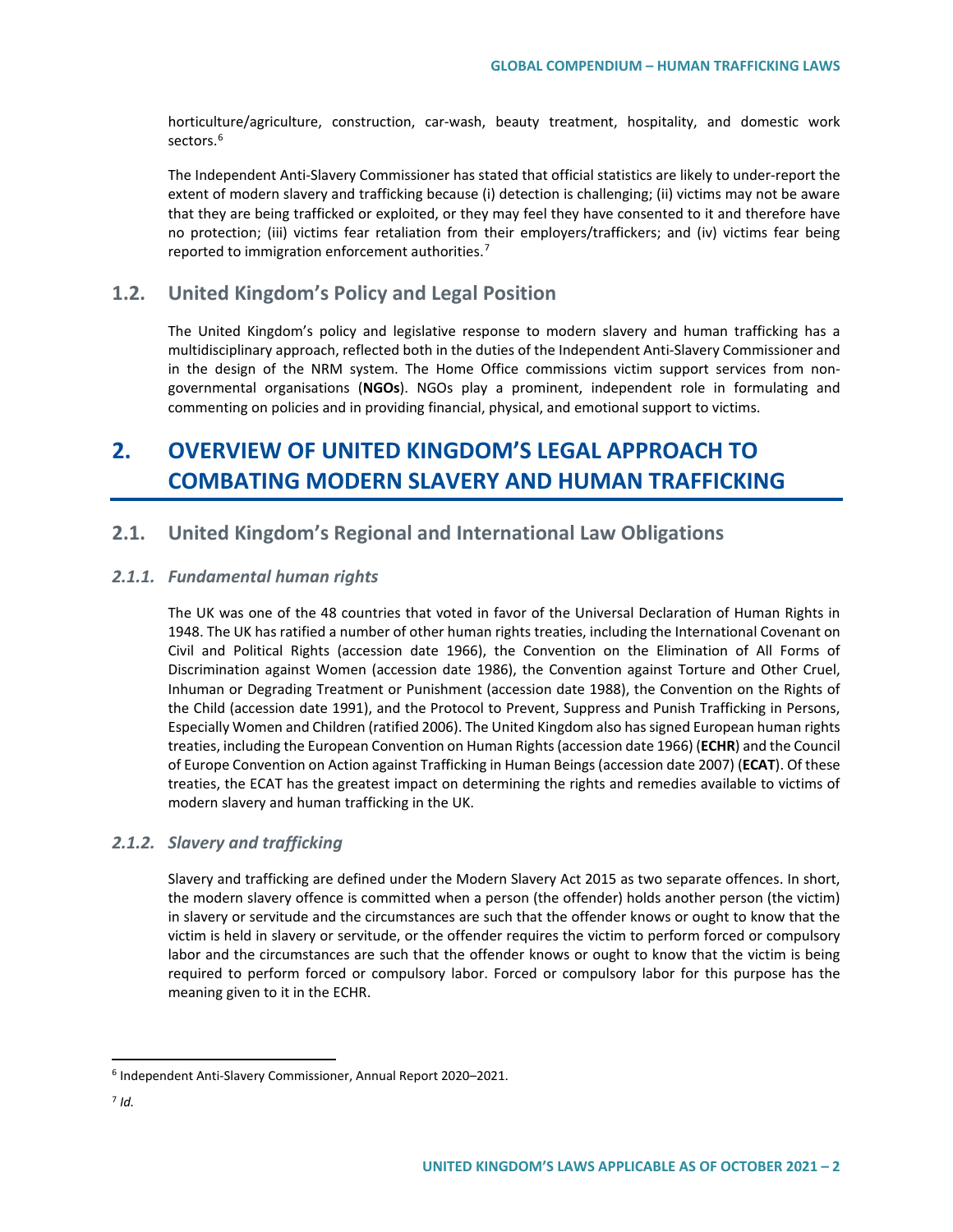The trafficking offence is committed if the person (the offender) arranges or facilitates the travel of another person (the victim) with a view to the victim being exploited.

### *2.1.3. Effect under United Kingdom's law*

Under English law, treaties do not create individual legal rights because treaties are not directly incorporated into UK domestic law. Only in exceptional cases may individuals enforce treaty rights, such as when a Government action or policy expressly implements an obligation, so that the action or policy must be consistent with the treaty obligation. In several cases individuals have successfully argued that English law has incorporated ECAT rights. Consequently, ECAT has become the most important UK treaty to protect against modern slavery and human trafficking.<sup>[8](#page-2-0)</sup>

# **2.2. Human Rights Protections Under United Kingdom's Law**

The primary protection for human rights in the UK is the Human Rights Act 1998 (**HRA**), which incorporates the ECHR into domestic law. While the primary framework for the protection of rights of victims of modern slavery and human trafficking is through the MSA, the HRA is an important reference point in victim compensation cases before courts and tribunals.[9](#page-2-1)

## **2.3. Criminalization of Modern Slavery**

The MSA sets out in broad terms offences for modern slavery and human trafficking. Refer to Section 3.

# **2.4. Supply Chain Reporting**

The MSA imposes a supply chain reporting requirement on businesses that provide goods and services in the UK market and that have a global turnover exceeding GBP 36 million.<sup>[10](#page-2-2)</sup>

# **2.5. Investigation, Prosecution, and Enforcement**

## *2.5.1. Investigation and prosecution of criminal offenses*

The Home Office investigates the MSA criminal offences, and in England and Wales the Crown Prosecution Service (**CPS**) prosecutes offenders. The Home Office manages cases through the NRM and by working with the NCA and local police forces. The Gangmasters and Labour Abuse Authority, which is a non-departmental public body, also investigates reports of worker exploitation and illegal activity, including modern slavery and human trafficking. The authority uses a licensing regime to regulate businesses that provide workers to the fresh produce supply chain and the horticulture industry.

The Home Office uses NRM reports to trigger an investigation and formally to determine whether a person has been a victim of modern slavery or human trafficking. Certain significant government support to the

<span id="page-2-0"></span> <sup>8</sup> *JH Rayner (Mincing Lane) Limited v. Department for Trade and Industry* [1990] AC 418. *But see R (Atamewan) v. Secretary of State for the Home Department* [2014] 1 WLR 1959, *R (PK (Ghana)) v. Secretary of State for the Home Department* [2018] EWCA Civ 98, and most recently *R (on the application of KTT) v. the Secretary of State for the Home Department* [2021] EWHC 2022 regarding incorporation of ECAT rights through the issuance of a policy document to give individual rights. Under the latter ruling, the court concluded that trafficking victims should be given leave to remain in the UK if they are pursuing a claim for asylum based on the fear of being re-trafficked. This decision is expected to have implications for thousands of victims. *See The Guardian*, 12 October 2021. The Home Office has appealed the decision; the appeal is expected to be heard in 2022.

<span id="page-2-1"></span><sup>9</sup> *See OOO v. Commissioner of Police for the Metropolis* [2011] EWHC 1246.

<span id="page-2-2"></span> $10$  Section 54(3) of the MSA gives the Home Secretary the right to adjust this financial threshold.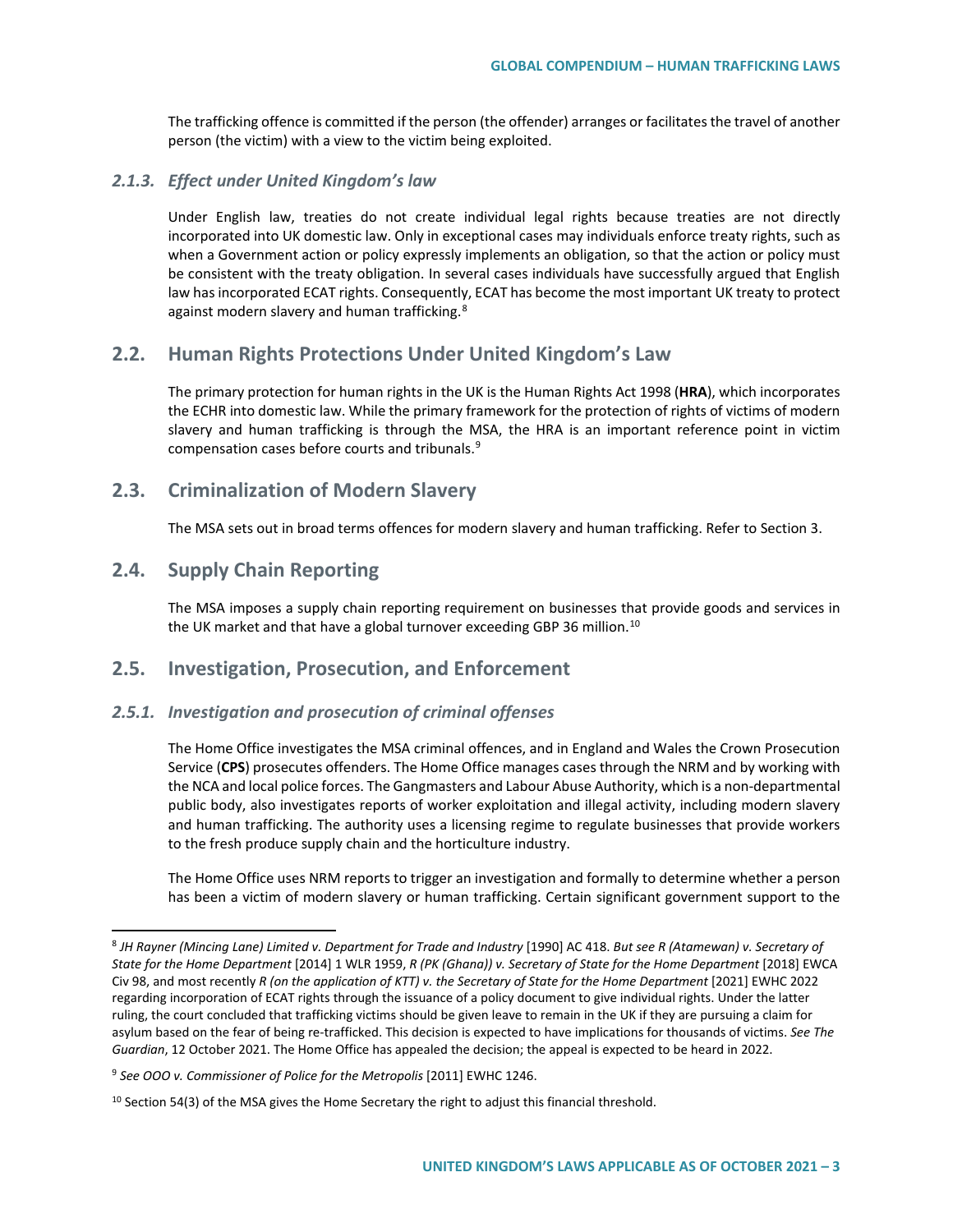victim is contingent on this decision. The Single Competent Authority (**SCA**), which is part of the Home Office, does the investigation and decision-making. $11$ 

### *2.5.2. Mutual assistance/international cooperation*

Public authorities and designated first responder NGOs do the initial NRM reporting.

An adult victim must consent to be reported into the NRM. Victims must be informed clearly that the SCA may share the submitted information with other public authorities, including the police. If an adult does not consent to enter the NRM, public authorities must, and first responders should (subject to any confidentiality obligations they have), submit a Duty to Report (**DtR**) referral using the same online process. The SCA has no duty of confidentiality to the victim.

In connection with the first report, reporters are to check that victims have suitable emergency accommodation. If necessary, this can be arranged through a Modern Slavery Victim Care Contract. The Home Office has engaged the Salvation Army to provide this accommodation.

On receipt of the referral, the SCA will contact the police. Victims must supply details of any open immigration cases affecting them, and the SCA must then provide details of the referral to the Home Office immigration authorities.

## *2.5.3. SCA decision-making/access to support*

The SCA determines whether an individual will be recognized as a potential victim of modern slavery or human trafficking. The decision-making has two stages: First, the SCA will make a "reasonable grounds" decision to determine whether it suspects, but cannot prove, that an individual is a potential victim of modern slavery or human trafficking. It should make this decision within five working days of entry into the NRM, where possible. A negative decision means that the victim may lose support. Second, the SCA proceeds with its investigation to make a "conclusive grounds" decision. This process takes at least 45 calendar days from the reasonable grounds decision, and its purpose is to determine whether, on the balance of probabilities (the civil standard for liability in the UK), there are sufficient grounds to decide that the individual is a victim of modern slavery or human trafficking. Following a positive "conclusive grounds" decision, victims will be removed from support only when appropriate, with a minimum of 45 calendar days of support. This support is intended to implement the UK's obligations under Articles 12 through 14 of ECAT covering assistance, recovery, and reflection and residence permits. Following a negative "conclusive grounds" decision, an individual will receive nine working days of move-on support. The individual may request an extension of time when needed to become self-supporting or to transition into mainstream support.

Multi-Agency Assurance Panels (**MAAPs**) review all SCA refusals. MAAPs are comprised of members drawn from a selection of professions, including from police/law enforcement, local authorities, and NGOs. Following its review, the MAAP may ask, but cannot require, the SCA to reconsider its decision. An individual can only challenge a negative SCA decision by way of a judicial review proceeding.

Many victims of modern slavery or human trafficking are not UK nationals and, therefore, do not have a right to remain in the UK. The Home Office position, which has been the subject of recent litigation, is that

<span id="page-3-0"></span> $11$  There are pilot programmes to adjust the SCA arrangements supporting children. These pilot programmes may lead to changes to the adult system. The pilots establish local SCAs and include non-governmental representatives on them. Home Office. Modern Slavery: Statutory Guidance for England and Wales (under s49 of the Modern Slavery Act 2015), Non-Statutory Guidance for Scotland and Northern Ireland Version 2.4, March 2020.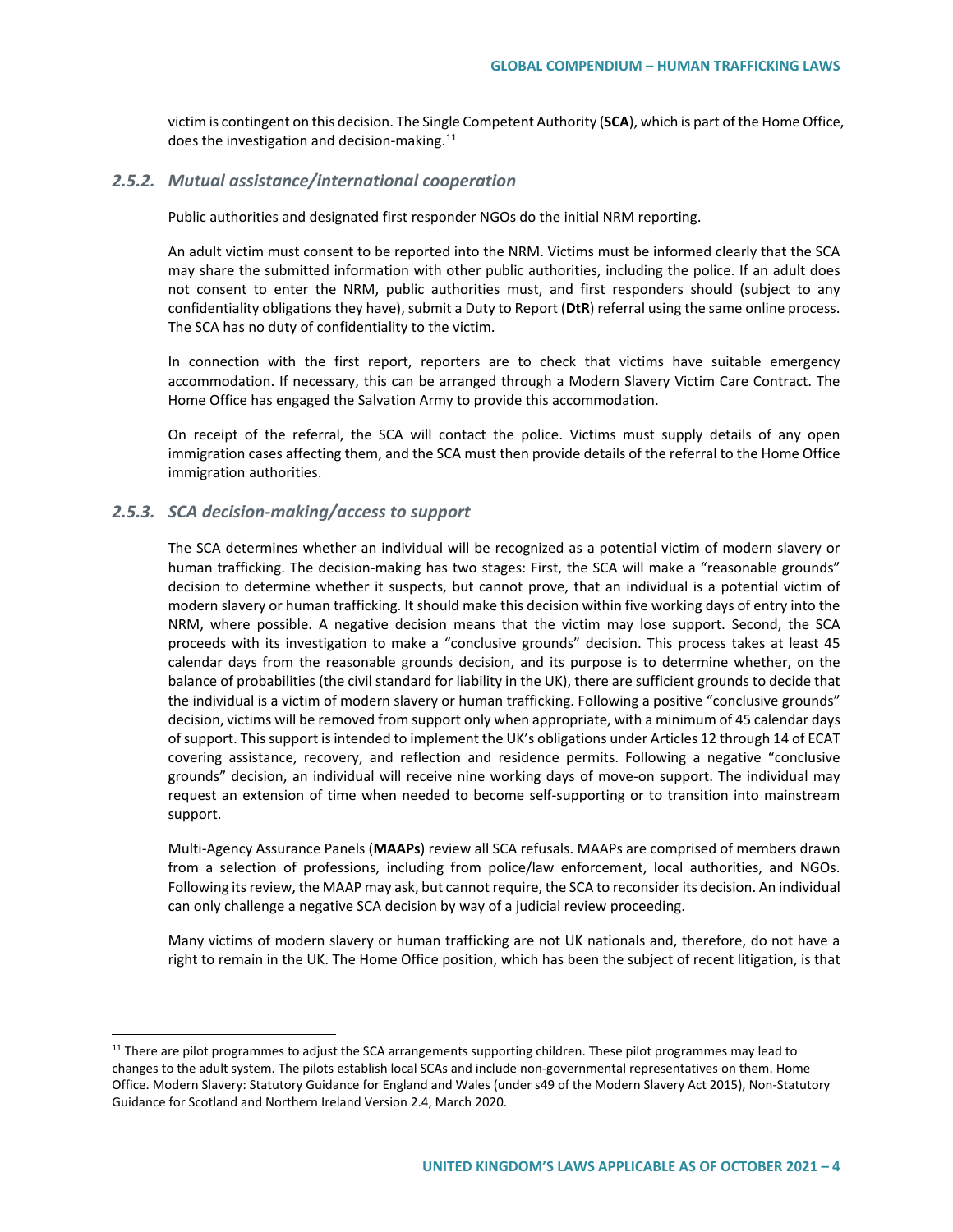a favorable "conclusive grounds" decision does not give the victim an automatic right to remain in the UK.<sup>[12](#page-4-0)</sup> The SCA can issue discretionary leave to remain in the United Kingdom for confirmed victims. Discretionary leave also gives victims the right to open a bank account, to enter into a lease with a landlord, and to receive health support through the National Health Service without payment of a surcharge.

### *2.5.4. SCA/immigration*

When an NRM report refers an immigration case, the SCA must notify the appropriate Home Office immigration casework teams. The SCA is not responsible for considering any steps in live immigration cases. Immigration casework teams will consider immigration-related steps, including immigration detention, bail, and any applications for asylum. For this reason, victims who are non-UK nationals may be reluctant to consent to an NRM referral.

## *2.5.5. Special provisions for children*

Separate procedures protect child victims of modern slavery and human trafficking.<sup>[13](#page-4-1)</sup> Local authorities provide support for child victims regardless of their nationality or immigration. Under the Children and Social Work Act 2017, local authorities, chief officers of police, and clinical commissioning groups must work together with relevant agencies (as they consider appropriate) to safeguard and protect the welfare of children in their area, including the victims of modern slavery and trafficking. In England and Wales, trafficked children may have an Independent Child Trafficking Guardian (**ICTG**) appointed to advise them and to speak on their behalf. From May 2021, ICTGs are available in two-thirds of local authorities in England and Wales. Where the ICTG service is available, first responders who consider children to be potential victims of modern slavery should refer them to the ICTG service by completing the online referral form in English or in Welsh. This referral is in addition to following usual safeguarding routes and NRM referrals.<sup>[14](#page-4-2)</sup>

## *2.5.6. Victim criminal cases*

Police investigations into crimes often discover victims of modern slavery or human trafficking who may have been involved in the crimes. In these cases, the police make an NRM referral, but they also will continue to investigate and work with the CPS on prosecution of the crimes. Neither the NRM referral nor the SCA's "conclusive grounds" conclusion removes the victims from criminal investigation or prosecution. However, Section 45 of the MSA may give victims a defense to any charge.

<span id="page-4-0"></span><sup>&</sup>lt;sup>12</sup> The decision in *R* (on the Application of KTT) v. the Secretary of State for the Home Department may significantly extend the rights of victims to remain. *See* footnote 8.

<span id="page-4-1"></span><sup>&</sup>lt;sup>13</sup> HM Government, Working Together to Safeguard Children, July 2018.

<span id="page-4-2"></span><sup>&</sup>lt;sup>14</sup> Detailed guidance is in Home Office, Modern Slavery: Statutory Guidance for England and Wales (under s49 of the Modern Slavery Act 2015) and Non-Statutory Guidance for Scotland and Northern Ireland.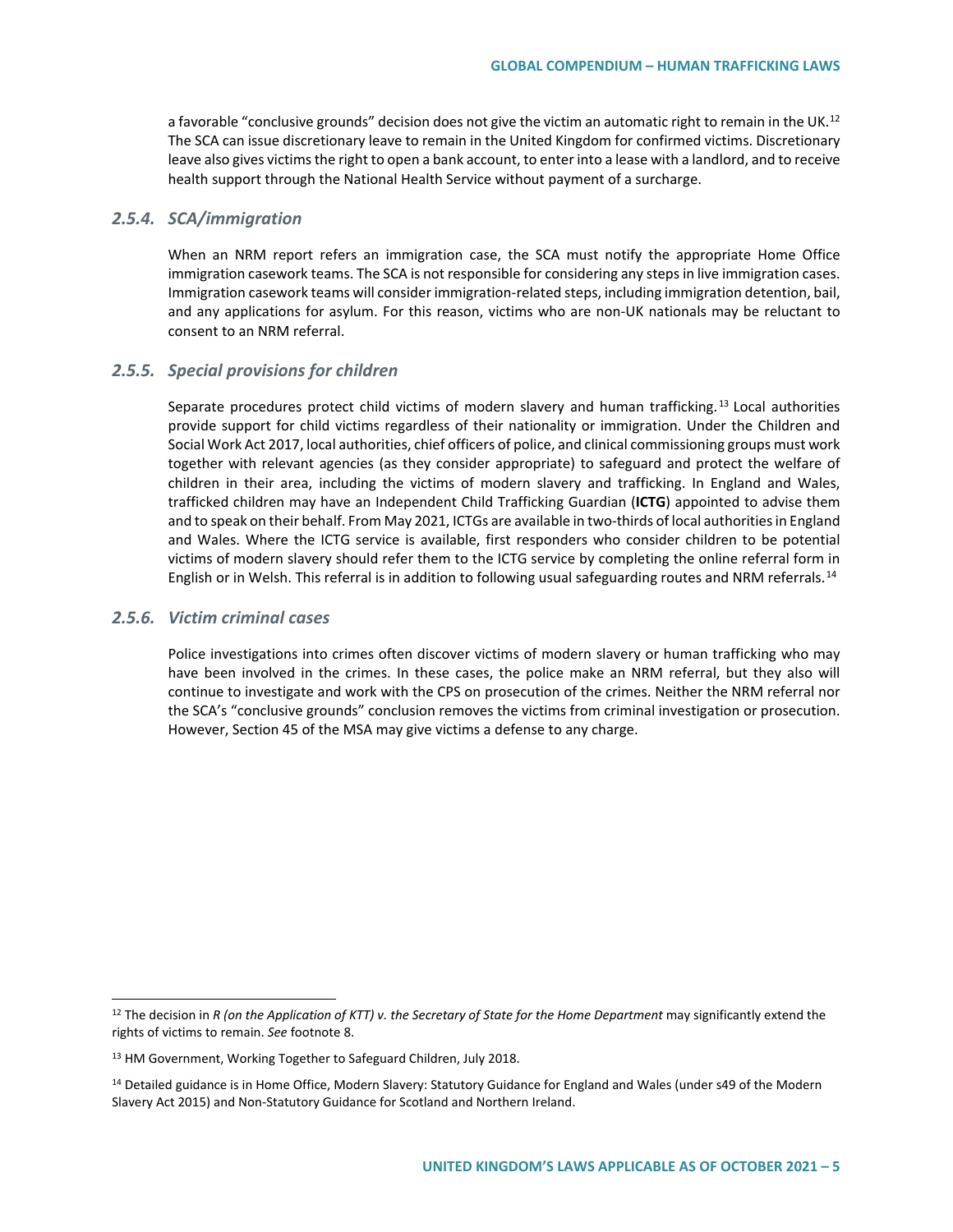# **3. UNITED KINGDOM'S FEDERAL CRIMINAL OFFENSES RELATING TO SLAVERY, SLAVERY-LIKE CONDITIONS, AND HUMAN TRAFFICKING**

# **3.1. Overview of Criminal Offenses**

The MSA consolidates a number of historic offences into two broad offences of modern slavery (Section 1 of the MSA) and human trafficking (Section 2 of the MSA).<sup>[15](#page-5-0)</sup>

*3.1.1. General*

Under Section 1 of the MSA, the modern slavery offence covers slavery, servitude, and forced or compulsory labor.

Section 1 states:

- *(1) A person commits an offence if—*
	- *(a) the person holds another person in slavery or servitude and the circumstances are such that the person knows or ought to know that the other person is held in slavery or servitude, or*
	- *(b) the person requires another person to perform forced or compulsory labour and the circumstances are such that the person knows or ought to know that the other person is being required to perform forced or compulsory labour.*
- *(2) In subsection (1) the references to holding a person in slavery or servitude or requiring a person to perform forced or compulsory labour are to be construed in accordance with Article 4 of the Human Rights Convention.*

Section 2 of the MSA sets out the human trafficking offence.

- *(1) A person commits an offence if the person arranges or facilitates the travel of another person ("V") with a view to V being exploited.*
- *(2) It is irrelevant whether V consents to the travel (whether V is an adult or a child).*
- *(3) A person may in particular arrange or facilitate V's travel by recruiting V, transporting or transferring V, harbouring or receiving V, or transferring or exchanging control over V.*
- *(4) A person arranges or facilitates V's travel with a view to V being exploited only if—*
	- *(a) the person intends to exploit V (in any part of the world) during or after the travel, or*
	- *(b) the person knows or ought to know that another person is likely to exploit V (in any part of the world) during or after the travel.*

<span id="page-5-0"></span><sup>&</sup>lt;sup>15</sup> The central government deals with offences relating to slavery, sexual servitude, and online child exploitation at a policy level. Investigation can occur nationally and through local police forces. Prosecution of offences is through the Crown Prosecution Service in England and Wales, the Crown Office and Procurator Fiscal Service in Scotland, and the Public Prosecution Service in Northern Ireland.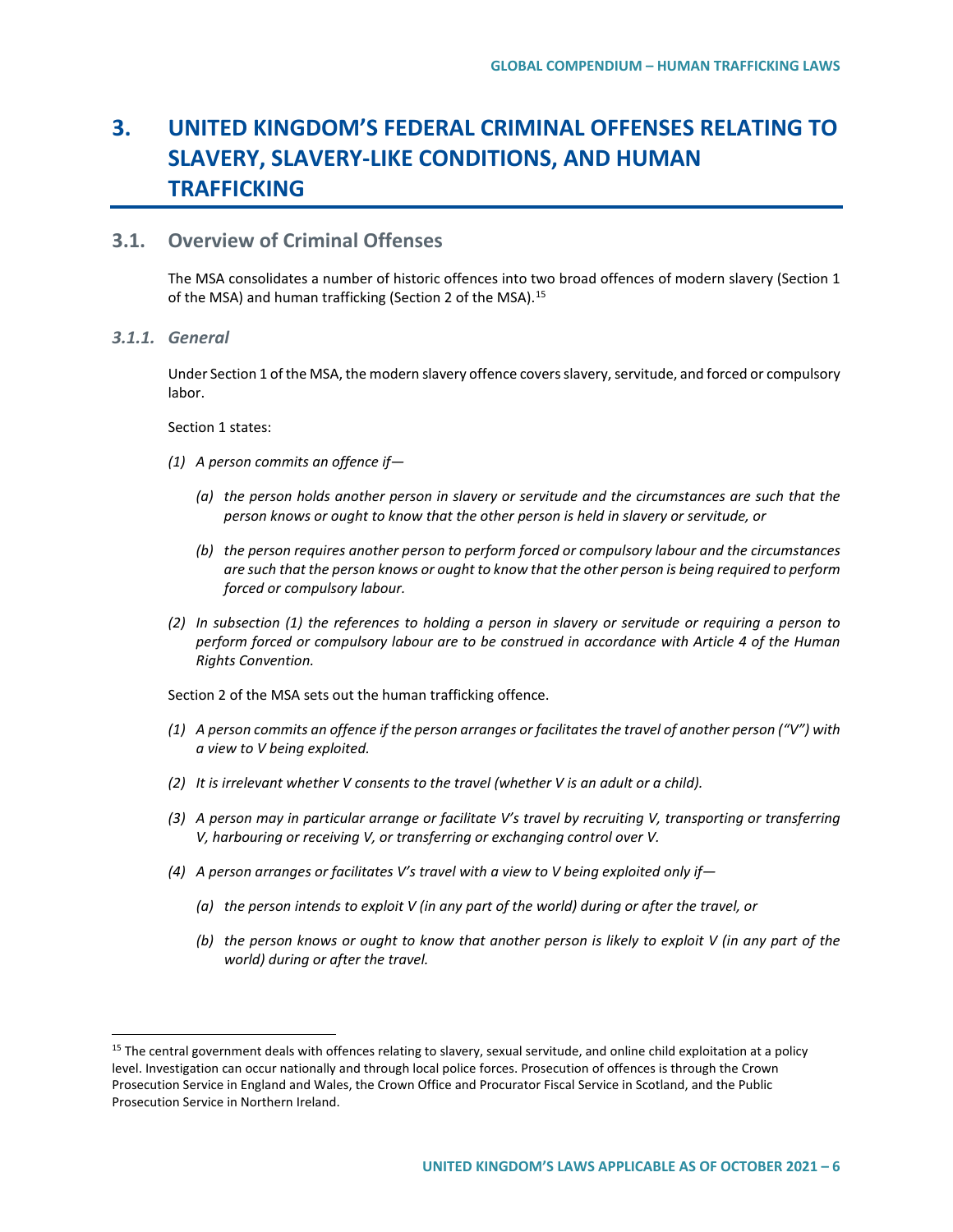- *(5) "Travel" means—*
	- *(a) arriving in, or entering, any country,*
	- *(b) departing from any country,*
	- *(c) travelling within any country.*
- *(6) A person who is a UK national commits an offence under this section regardless of—*
	- *(a) where the arranging or facilitating takes place, or*
	- *(b) where the travel takes place.*
- *(7) A person who is not a UK national commits an offence under this section if—*
	- *(a) any part of the arranging or facilitating takes place in the United Kingdom, or*
	- *(b) the travel consists of arrival in or entry into, departure from, or travel within, the United Kingdom.*

Note that the definition of travel for human trafficking purposes does not require the crossing of an international border. In the UK, most trafficking offences involve traffickers moving victims within the UK.

Section 4 of the MSA sets out a separate offence in support of Section 2 by stating that a person commits an offence if the person commits any offence with the intention of committing an offence under Section 2 (including an offence committed by aiding, abetting, counselling, or procuring an offence under Section 2).

## *3.1.2. Penalties*

For convictions under Section 1 or 2 of the MSA, individuals face a maximum statutory sentence of life imprisonment. This penalty increases the previous statutory maximum of 14 years in prison.<sup>[16](#page-6-0)</sup> The Magistrates' Courts (lower criminal courts) can summarily try offences, but the maximum sentence of imprisonment is limited to 12 months, a fine (no financial limit), or both. The Crown Court tries more serious offences on indictment, in which case offenders face the maximum sentence of life in prison. Section 4 liability is the same; however, the maximum imprisonment sentence is lowered to 14 years, unless the offence involves false imprisonment or kidnapping. The first formal sentencing guidelines for MSA offences came into effect on 1 October 2021, and they are set out in Appendix 1.

In addition to criminal liability, individual officers and directors of a company face personal civil liability if the MSA evidence establishes a breach of their statutory fiduciary duties under the Companies Act 2006.<sup>[17](#page-6-1)</sup>

# **3.2. Slavery Offenses Under the Criminal Code**

## *3.2.1. General*

Modern slavery can include a broad range of actions by which victims performed services against their will. In most cases, these actions fall within the definition of modern slavery in Section 1 of the MSA.<sup>[18](#page-6-2)</sup>

<span id="page-6-0"></span><sup>&</sup>lt;sup>16</sup> Previous offences were set out in Section 71(3) of the Coroners and Justice Act 2009 and Sections 59A(6)(b) and 62(4)(b) of the Sexual Offences Act 2003).

<span id="page-6-1"></span><sup>17</sup> *Nerijus Antuzis & ors v. DJ Houghton Catching Services Ltd & ors* [2019] EWHC 843 (QB).

<span id="page-6-2"></span><sup>&</sup>lt;sup>18</sup> The word "Code" is not used in the UK.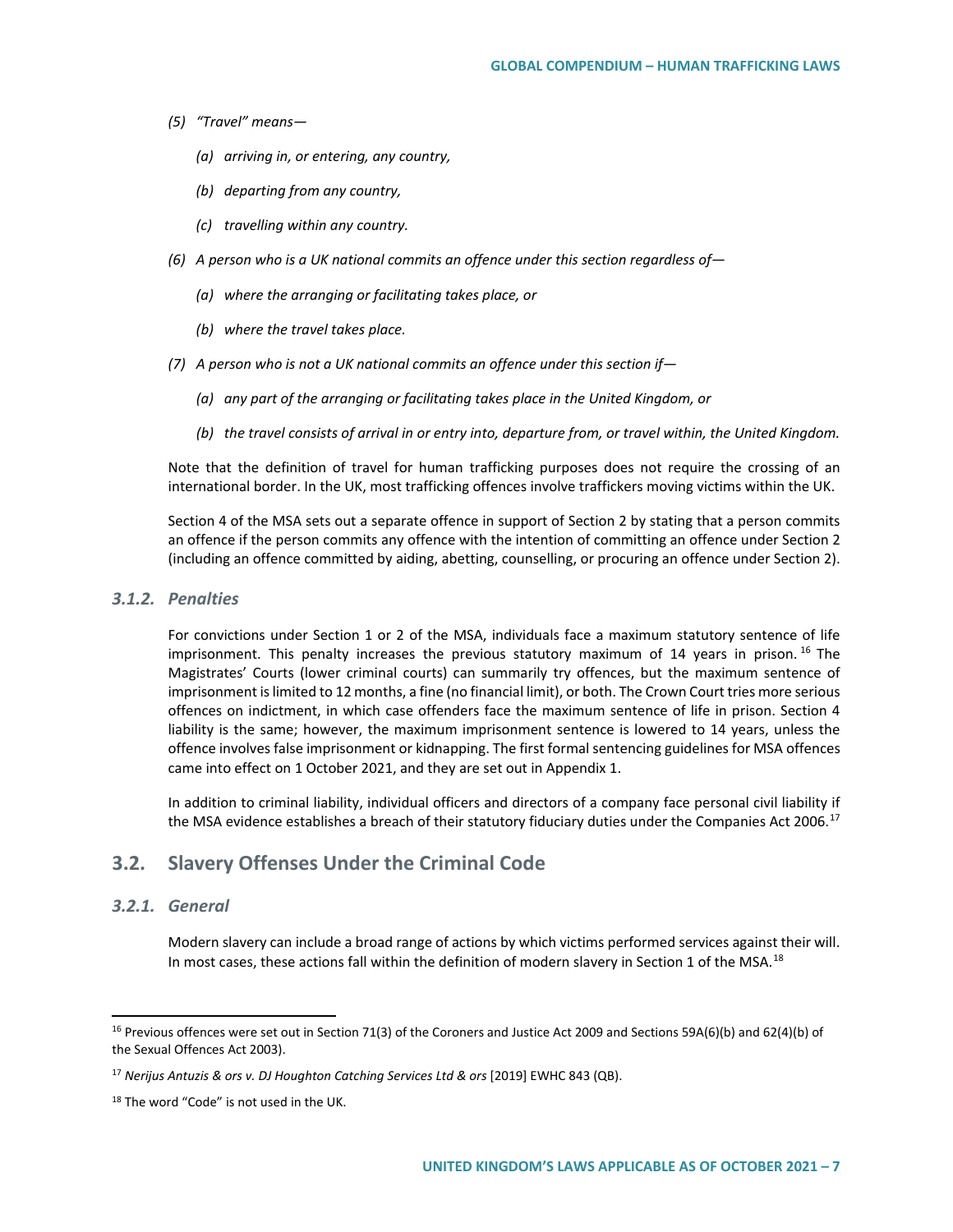## *3.2.2. Extraterritorial application*

By their terms, Sections 2(6) and (7) of the MSA give the trafficking offence extraterritorial application. UK nationals commit the offence if they take actions abroad, and perpetrators outside the UK commit an MSA trafficking offence if they have a connection with the UK.

The UK is a party to numerous extradition treaties allowing the detention of people who are outside of the UK but suspected of UK criminal offences pending their extradition to the UK.

# **3.3. Slavery-Like Offenses in United Kingdom's Legal Order**

## *3.3.1. Servitude*

The MSA Section 1 offence includes servitude.

## *3.3.2. Forced labor*

The MSA Section 1 offence also includes forced labour.

### *3.3.3. Deceptive recruiting for labor or services*

Deceptive recruiting may fall within the MSA offences depending upon the fact scenario. In addition, an advertisement of this kind may fall within other offences, such as a conspiracy to traffic, participating in the criminal activities of an organized crime group, or fraud by abuse of position. The fraud by abuse of position offence was used to prosecute defendants who were accused of defrauding migrants who had travelled to the UK voluntarily under the promise of well-paid work. Defendants gave the migrants work only if they lived in accommodations provided by defendants. The workers paid excessive rent, their earnings were withheld, and financial penalties were imposed. The defendants used fear and debt to exploit the workers. Defendants were indicted for fraud by abuse of position contrary to sections 1 and 4 of the Fraud Act 2006. The CPS's prosecution code for Human Trafficking, Smuggling and Slavery refers to this case.<sup>[19](#page-7-0)</sup>

### *3.3.4. Early and forced marriage*

The Anti-social Behavior, Crime and Policing Act 2014 created the criminal offence of forced marriage. The offence carries a maximum sentence of seven years if tried on indictment. A forced marriage is where one or both people do not or cannot consent to the marriage, and pressure or abuse is used to force them into the marriage. The UK Government has established a Forced Marriage Unit, which is a joint task force between the Foreign Office and the Home Office.

### *3.3.5. Debt bondage*

Debt bondage is covered within the trafficking and the modern slavery offences. Victims of debt bondage may also make a civil claim under employment legislation.

### *3.3.6. Any other relevant offenses*

Other potentially relevant offences include participating in the criminal activities of an organized crime group under Section 45 of the Serious Crime Act 2015, money laundering under the Proceeds of Crime Act 2022, and fraud by abuse of position under Section 4 of the Fraud Act 2006.

<span id="page-7-0"></span><sup>&</sup>lt;sup>19</sup> CPS Guidelines on Human Trafficking, Smuggling and Slavery, updated 30 April 2020.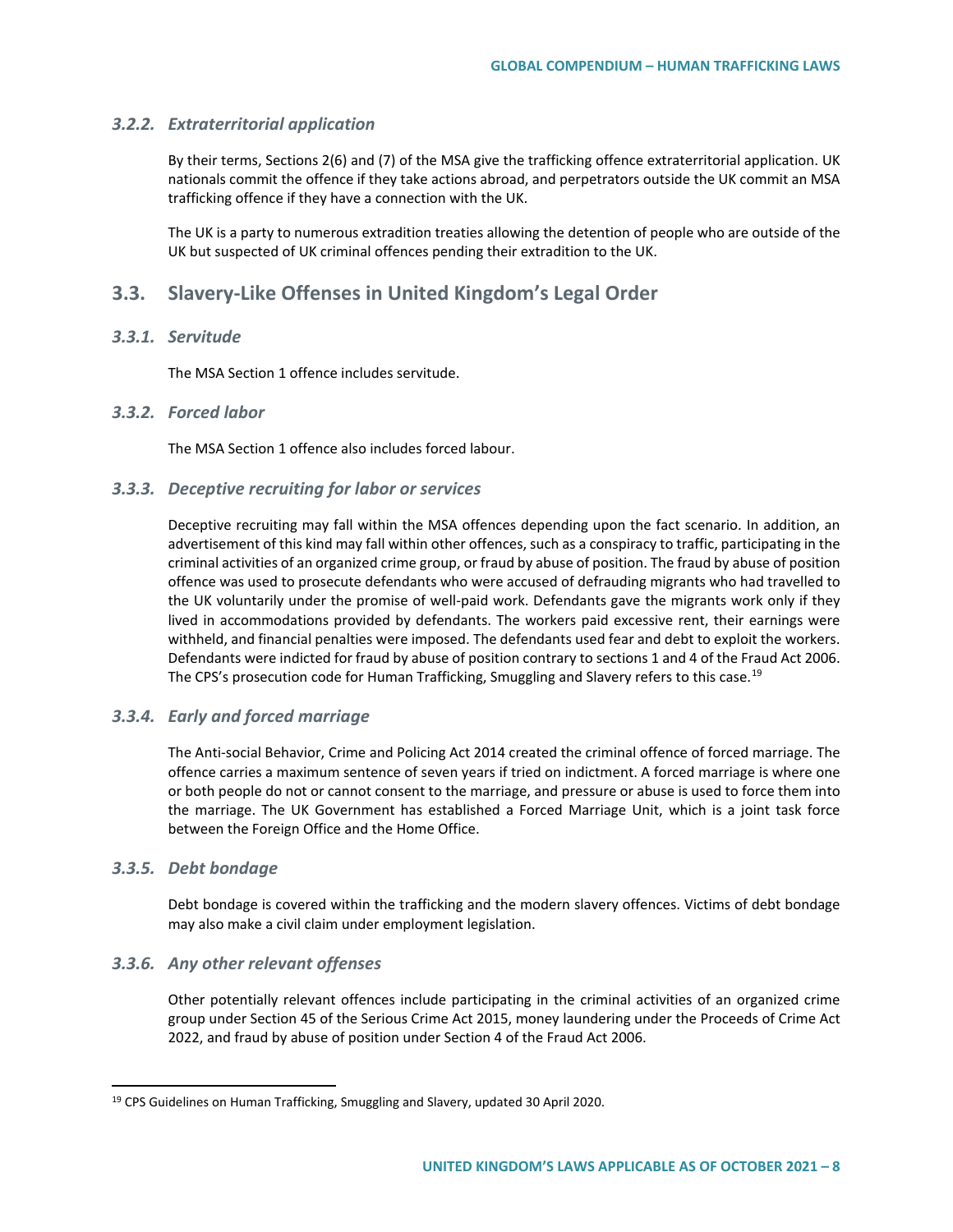- *3.3.7. Extraterritorial application of the offenses* Refer to Section 3.2.2.
- **3.4. Human Trafficking/Smuggling-Related Criminal Offenses**
- *3.4.1. International and domestic trafficking/smuggling of people*

Section 2 of the MSA covers this offence.

*3.4.2. International and domestic trafficking in children*

Section 2 of the MSA covers this offence.

*3.4.3. Victim harboring*

Victim harbouring falls within the MSA Section 1, 2, and 4 offences.

*3.4.4. Extraterritorial application of human trafficking and smuggling offenses*

Refer to Section 3.2.2.

*3.4.5. International and domestic organ trafficking*

In addition to the MSA offences, section 32 or 33 of the Human Tissue Act 2004 likely prohibits the removal of an organ for purposes of trafficking.

# **3.5. Online Exploitation of Children Offenses**

Under UK law, there are numerous offences relating to the unlawful sexual exploitation of children. The main offences are set out in the Protection of Children Act 1978 and the Sexual Offences Act 2003. A child is an individual under the age of 18. It is an offence to possess, distribute, make, or take sexual images of children. It is illegal for an adult to intentionally communicate with a child for a sexual purpose (the grooming offence). These offences can be committed offline or online. It is also an offence to use any form of online technology to view and share images of child sexual abuse, to groom children, or to live stream the sexual abuse of children.

The UK Government has proposed an Online Safety Bill which would give Ofcom (the primary UK communications regulator) the power to issue fines of up to GBP 18 million or 10% of annual global turnover against a technology provider if the provider fails, among other things, to protect children from sexual exploitation and abuse.

# **3.6. Child Sex Tourism Offenses**

Under Section 72 of the Criminal Justice and Immigration Act 2008, if a UK national or UK resident commits sexual acts involving children in a foreign country that are lawful in that country but that would be unlawful if committed in England and Wales or Northern Ireland, the UK national or resident is subject to prosecution in England and Wales or Northern Ireland (subject to the applicable prosecutorial jurisdiction between England and Wales, on the one hand, and Northern Ireland, on the other). Similar legislation applies in Scotland through the Sexual Offences (Scotland) Act 2009.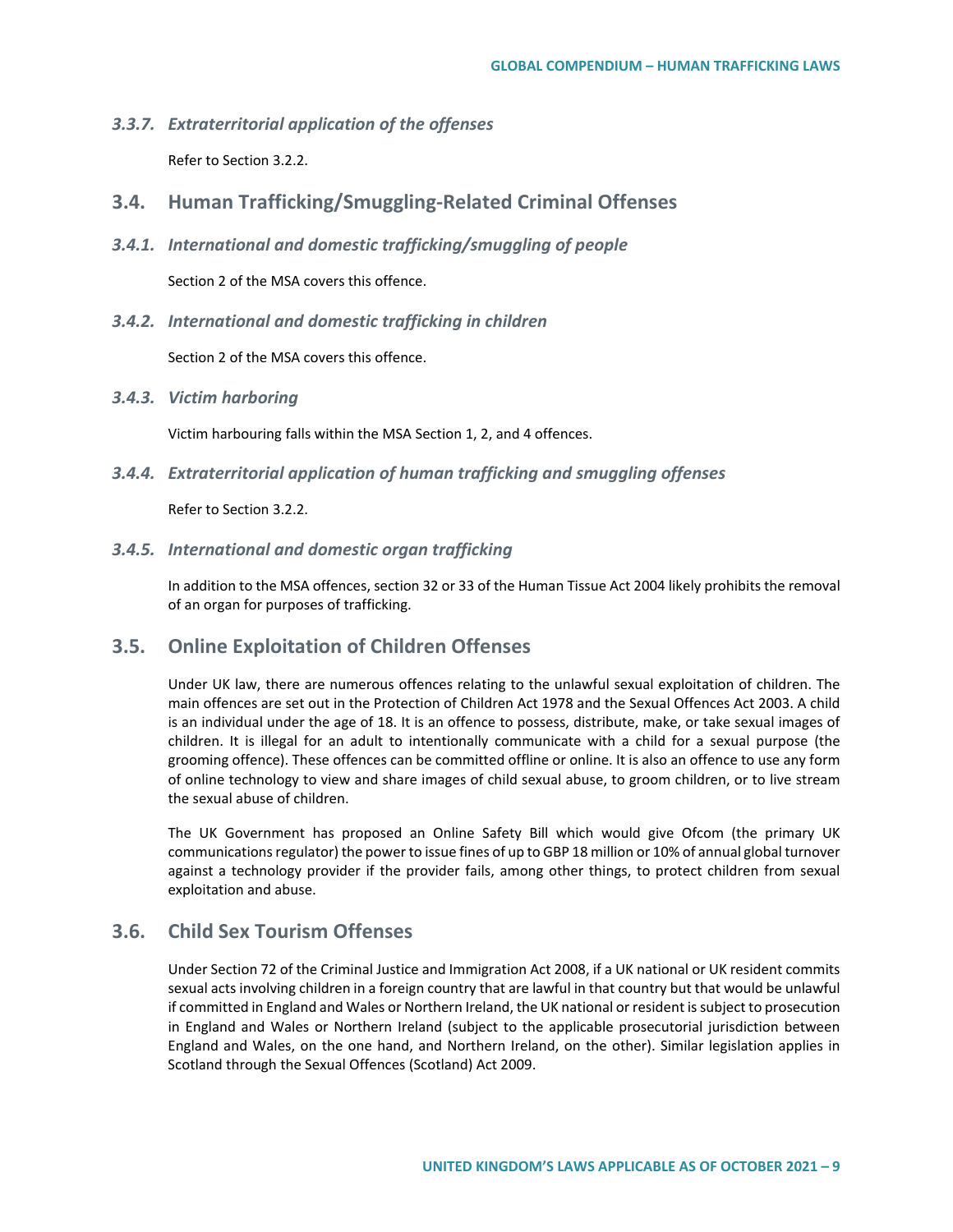# **4. UNITED KINGDOM'S SUPPLY CHAIN REPORTING LEGISLATION**

# **4.1. MSA Transparency Statement**

Section 54 of the MSA requires certain "commercial organisations" to describe the actions they have taken to ensure that slavery and human trafficking (as defined in Sections 1 and 2 of the MSA) are not taking place in their supply chains or in their own businesses, or to state that the commercial organisation has not taken any such action. For public relations and similar purposes, some commercial organisations that are not yet subject to reporting requirements have voluntarily made MSA statements.

Every commercial organisation remains liable for prosecution under Sections 1, 2, or 4 irrespective of whether they are subject to the Section 54 reporting requirements.

## **4.2. Doing Business in the UK**

Section 54 applies to any "commercial organisation" that carries on a business in any part of the United Kingdom by supplying goods and services in the UK.

Any commercial organisation that is formed under UK law or registered at Companies House will be treated as carrying on business in the UK. Foreign companies that have a registered UK establishment at Companies House are commercial organisations for purposes of the MSA. If a foreign company with no establishment in the UK derives revenue from UK customers, it may be a commercial organisation for purposes of Section 54.

## *4.2.1. Financial threshold*

The Home Secretary may adjust the financial threshold of global turnover of GBP 36 million. It is anticipated that this threshold will decrease over time.<sup>[20](#page-9-0)</sup> A commercial organisation with minimal UK income may have this reporting requirement because of its greater global turnover.

### *4.2.2. Statement content*

According to the latest Home Office Guidance, the statement should include information detailing:

- *(1) Organisation structure and supply chains,*
- *(2) Policies in relation to slavery and human trafficking,*
- *(3) Due diligence processes,*
- *(4) Risk assessment and management,*
- *(5) Key performance indicators to measure effectiveness of steps being taken, and*
- *(6) Training on modern slavery and trafficking.*

<span id="page-9-0"></span> <sup>20</sup> Section 54(3) of the MSA.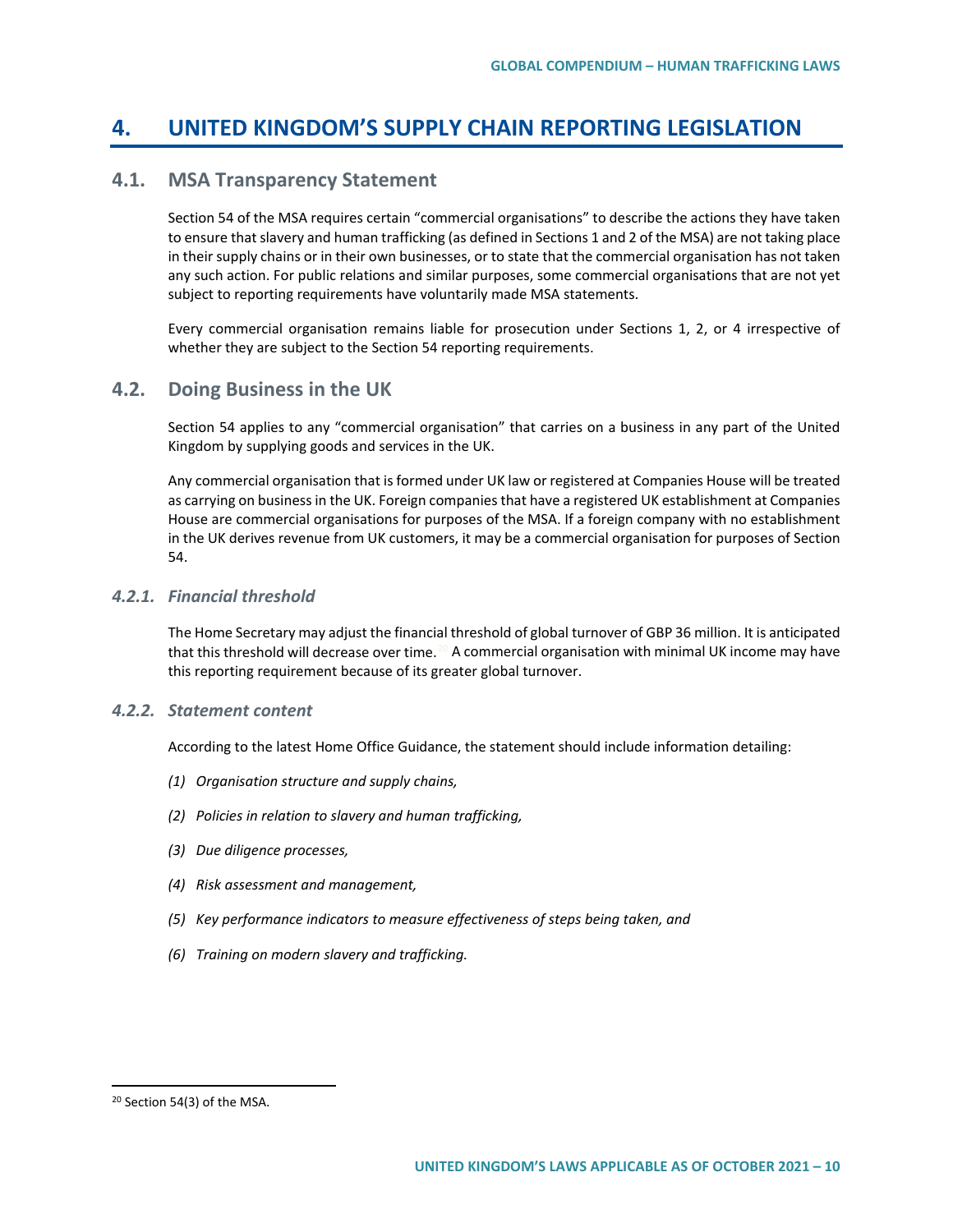## *4.2.3. Timing and posting requirements*

The Guidance states that a commercial organisation should publish its statement as soon as reasonably practicable after the end of its financial year, and in any event within six months of the financial year end. The default position is that a commercial organisation must post the statement on its website.

The Government has recently established a portal for commercial organisations to post their statements. Use of the portal is voluntary.<sup>2</sup>

### *4.2.4. Enforcement*

It is not a criminal offence to fail to meet the Section 54 requirement unless the Home Secretary obtains a court order requiring the commercial organisation to comply with Section 54. Failure to comply with that order can be contempt of court, which is a criminal offence punishable by imprisonment or an unlimited fine.

Most commercial organisations registered at Companies House are required to file annual accounts. The Home Office periodically reviews the turnover line in these accounts to identify commercial organisations that should have made a statement. The Home Office usually requests a commercial organisation to post the statement before it seeks a court order.

### *4.2.5. Strengthening statements*

A number of proposals aim to strengthen the MSA's transparency provisions. These proposals include mandating that all public bodies (central and local) publish a statement. The Government has already required central government bodies to do so. Additional proposals include: (i) requiring organisations to submit their statement to the newly established government modern slavery statement registry in addition to website posting; (ii) setting out a single annual reporting deadline of 30 September; (iii) introducing financial penalties for organisations that fail to meet their statutory obligations to produce annual modern slavery statements; (iv) requiring commercial organisations to describe the measures they have taken to verify their statement; (v) making it a criminal offence to supply a false modern slavery and human trafficking statement; and (vi) making it a criminal offence to continue to use supply chains that fail to demonstrate minimum standards of transparency. Legislation adopting some of these proposals is anticipated in 2022.<sup>[23](#page-10-2)</sup>

# **5. FORCED LABOR: OVERVIEW OF UNITED KINGDOM'S APPLICABLE EMPLOYMENT AND MIGRATION LAWS**

# **5.1. Employment Law Rights for Victims of Human Trafficking and Forced Labor**

UK employment laws provide a number of mechanisms through which victims of forced labor and trafficking can seek civil remedies. The employment tribunals have provided a venue for successful victim reparation, provided the employer has not absconded and has the financial means to pay the award.<sup>[24](#page-10-3)</sup> While it is a

<span id="page-10-0"></span> $21$  Home Office, Transparency in supply chains: a practical guide, updated 22 July 2021.

<span id="page-10-1"></span><sup>22</sup> [https://modern-slavery-statement-registry.service.gov.uk/search.](https://modern-slavery-statement-registry.service.gov.uk/search)

<span id="page-10-2"></span><sup>&</sup>lt;sup>23</sup> Home Office, Transparency in supply chains consultation – Government response, 22 September 2020. On 15 June 2021, the Modern Slavery (Amendment) Bill (**Amendment Bill**) was introduced in the House of Lords (the second chamber of the UK Parliament).

<span id="page-10-3"></span><sup>24</sup> Southwell Brewer and Douglas-Jones, *Human Trafficking and Modern Slavery Law and Practice*, Chapter 12.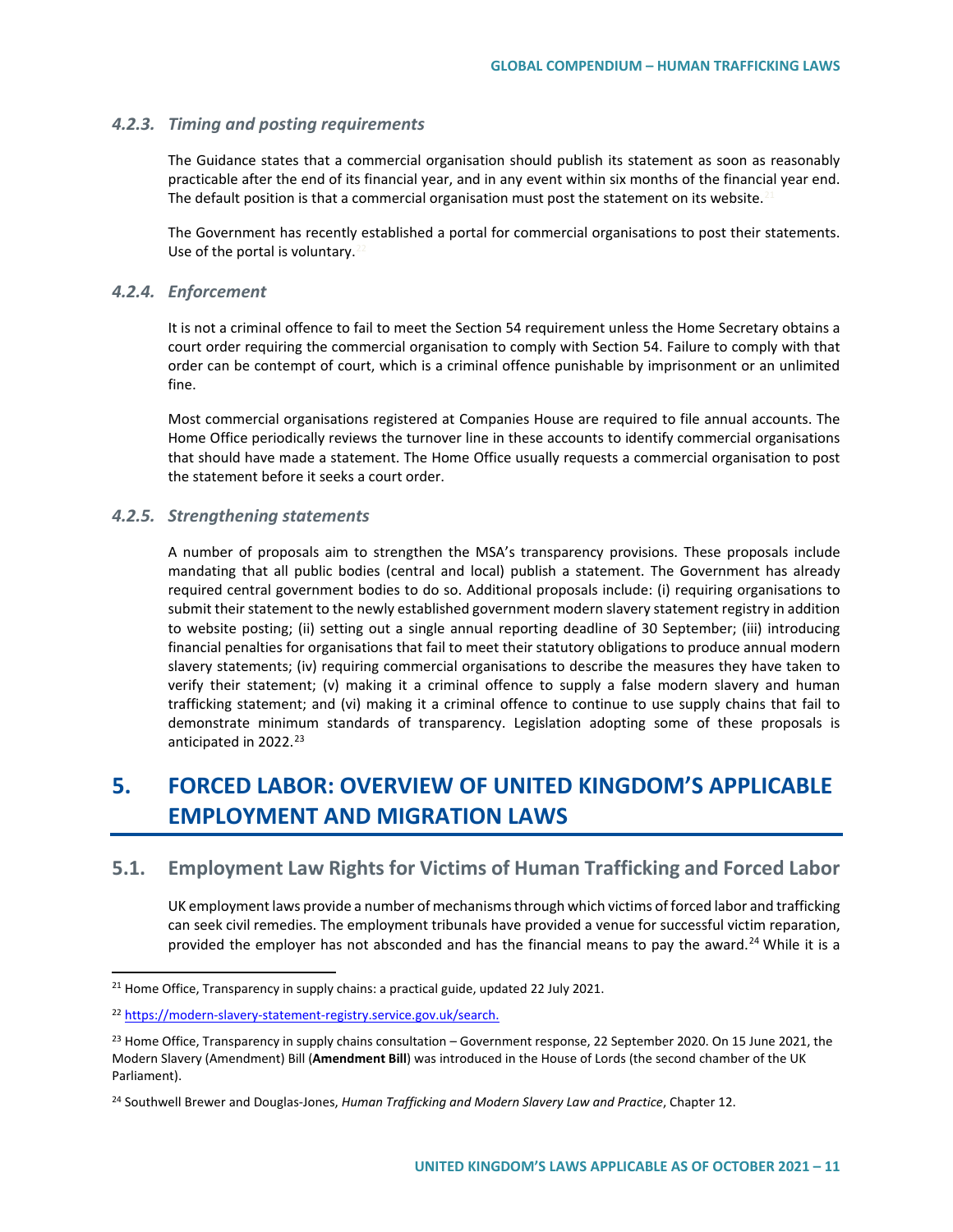criminal offence for an employer in the UK to employ anyone who does not have a right to work in the UK, this offence does not bar an employee's claim against the employer. However, a claimant who has an immigration problem may find it difficult to remain in the UK in order for the employment claim to be heard.

The Employment Rights Act 1996 provides a mechanism to recover unpaid salaries, and the Working Time Regulations 1998 provide a basis for claims of excessive working hours and failure to provide protections for night-shift workers, required break times, and minimum paid holiday. The UK implemented a national wage requirement under the National Minimum Wage Act 1998. In addition to giving individual rights, employees are encouraged to report employers who breach the statute to HM Revenue and Customers (the UK taxation authority). In many instances, the Agency Workers Regulations 2010 give agency workers equivalent rights to employers. Victims may also be able to make discrimination claims under the Equality Act 2010.

Employment tribunals hear most employment law claims. Employees often represent themselves before an employment tribunal. Unlike in the formal court system, where the losing party is responsible for the winning party's legal costs, employment tribunals seldom make cost orders, meaning each party has to bear its own costs. Employment tribunals work alongside the Advisory, Conciliation and Arbitration Service (**ACAS**), and ACAS can provide some assistance to litigants working through an unfamiliar legal process.

# **5.2. Applicability of Employment Legislation in the Context of Forced Labor or Trafficking**

Victims of modern slavery and human trafficking may make claims under the employment laws and other legislation protecting workers' rights. Some legislation may not apply in some circumstances. For example, certain provisions of the Working Time Regulations 1998 do not apply to domestic service employment.

# **5.3. Statutory Rights**

## *5.3.1. Rights to minimum wages, entitlements, and other applicable minimum standards*

The UK has a national minimum wage. Certain regions have voluntary uplifts to the minimum wage, such as the London living wage. If modern slavery is taking place within a unionized establishment, collective bargaining agreements may apply. The national minimum wage also protects apprenticeship agreements and similar training schemes.

### *5.3.2. Claims available in relation to misrepresentations and "sham" arrangements*

UK employment laws do not tackle misrepresentations and "sham" arrangements. However, the victim may make a breach of contract claim in the employment tribunal against the "sham" employer for compensation, provided the claim falls within the monetary limit of the tribunal's breach of contract jurisdiction. This limit is GBP 25,000. The claim cannot be made until the employment is terminated, and it must be made within three months of the termination of employment. Such claims may also be brought in the courts. If the claim is less than GBP 10,000, it can be heard in the small claims court. Amounts above this must be heard in the County court or High court system. Litigants have to think carefully about claims in these courts, as the general rule is that the loser in the litigation will be responsible for the winner's legal costs.

## *5.3.3. Claims available in relation to unlawful deductions, loans, and debt bondage*

Under English employment law, the only deductions an employer may make from an employee's wages are those required by law (for example, national insurance and tax) and those the employee has specifically consented to. It is open for an employment tribunal to determine that duress vitiates the employee's consent in debt bondage arrangements.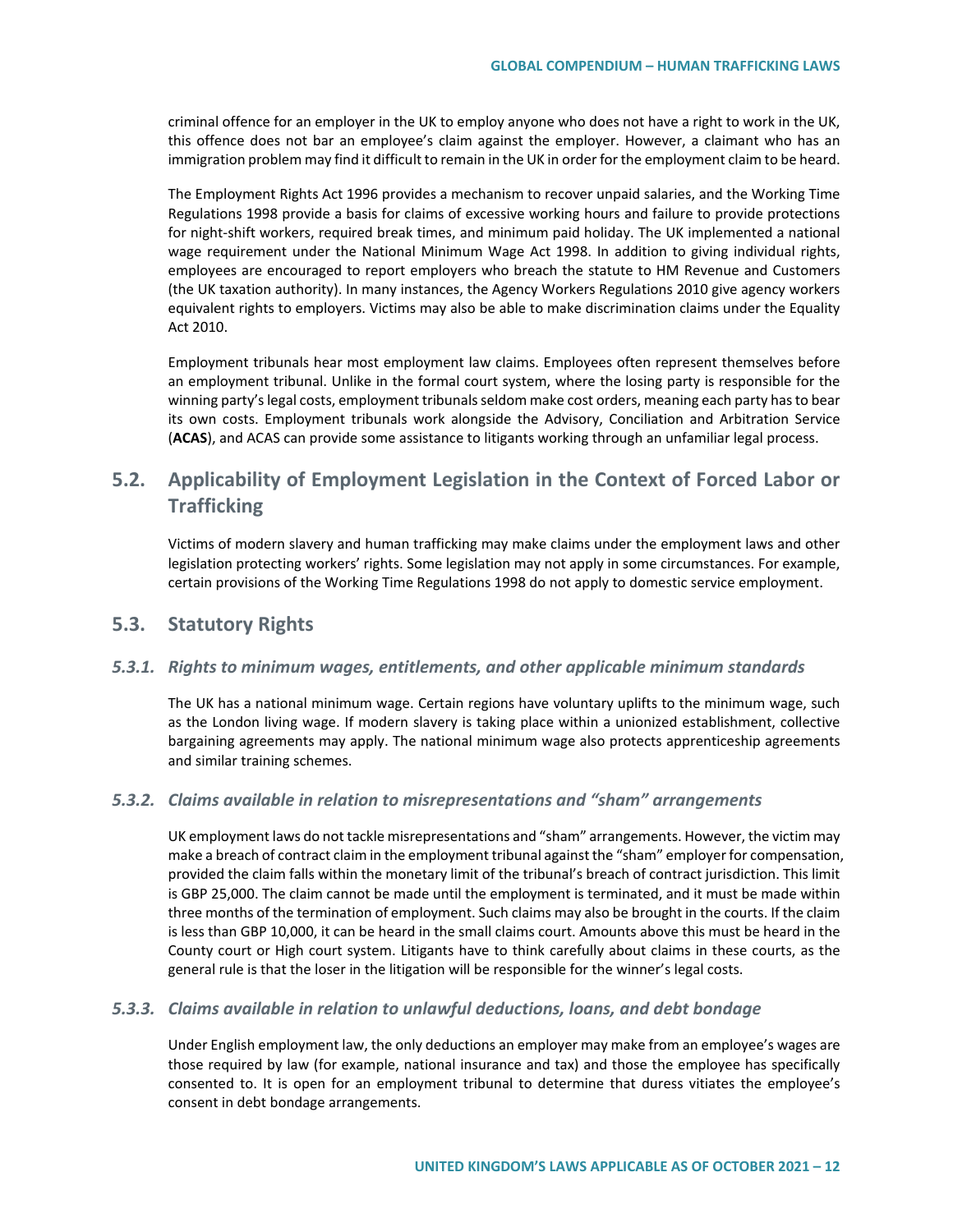## *5.3.4. Remedies*

Most litigants will be seeking damages as a remedy. Depending on the circumstances, the amounts recoverable will be subject to financial limits, and some employment claims (although not unlawful discrimination claims) are subject to a continuous employment requirement of two years.

# **5.4. Rights to a Safe Workplace and Compensation Associated With Injuries or Illness**

A number of laws protect workers' health and safety in the workplace. There are general standards for all workplaces and more specific standards for particular sectors. An employee can make a claim for personal injury should an employer breach these laws. Employers are also required to carry minimum liability insurance to meet these claims.

# **5.5. Access to Justice and Practical Issues Associated With Enforcing Social Legislation**

Many litigants face the challenges of navigating the tribunal process. It is not unusual for claimants to act for themselves in employment cases, and employment tribunals are more accessible than many other judicial venues in the UK.

## **5.6. Interaction Between Employment Law and Migration**

## *5.6.1. Employment rights affected where employment is unlawful under migration law*

An employer's breach of immigration laws by hiring persons who do not have the right to work in the UK does not bar those employees from making claims against their employer.

### *5.6.2. Rights/remedies available under applicable migration law and regulations*

The most common remedy in an employment tribunal is compensation.

## **5.7. Employment Laws and Child Labor**

UK law restricts the full-time employment of children to those over 16 years old. Children are allowed to work a very restricted number of hours during prescribed times from the age of 13.

# **6. GOVERNMENT PROCUREMENT RULES**

The tender and award process set out in the Public Contracts Regulations 2015 governs general contracts entered into by UK public authorities with a value over a specified amount (GBP 189,330 for most bodies). Under Regulation 57, a tenderer is subject to mandatory disqualification from participating in a public tender if the tenderer has been convicted under MSA Sections 1, 2, or 4. Public authorities include large parts of the UK economy, such as the defense, transportation, healthcare, utility, and education (including university) sectors.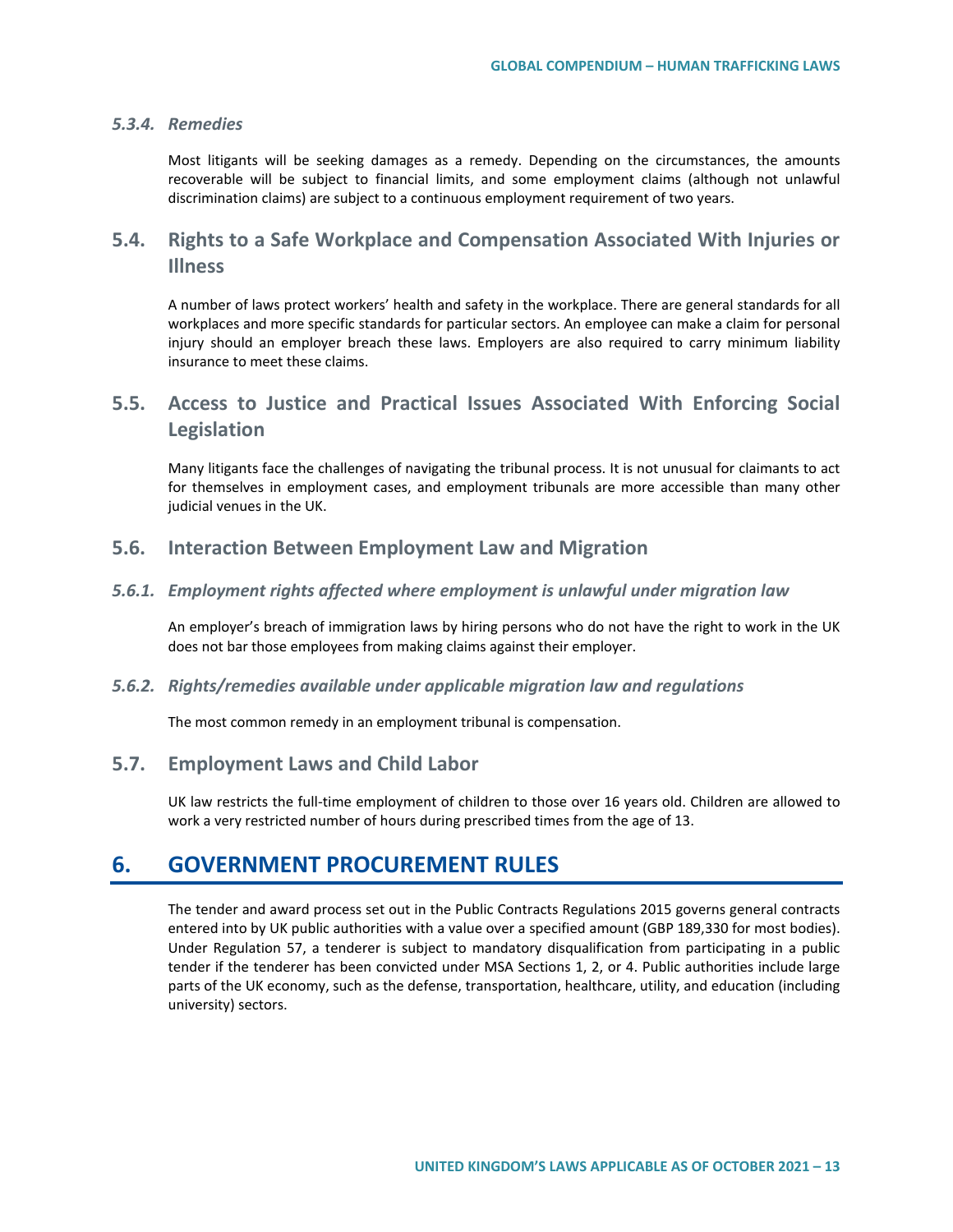The first step to participating in a tender process is completion of a pre-qualification questionnaire.<sup>[25](#page-13-0)</sup> In England and Wales, the tender documents should include the Standard Selection Questionnaire circulated by the Cabinet Office and the Crown Commercial Service. The questionnaire requires the tenderer to provide information about its compliance with the MSA's supply chain transparency requirements and to confirm that it has not been convicted of any child labor or human trafficking offences in the past five years.

UK central government contracts entered into from 1 January 2021 must be evaluated against certain social values. The equal opportunity criteria include demonstrating action to identify and manage the risks of modern slavery in the delivery of the contract, including in the supply chain.<sup>[26](#page-13-1)</sup>

# **7. RESTITUTION AND VICTIM COMPENSATION**

## **7.1. Obligations**

The UK has agreed to provide compensation and legal redress to trafficked victims in the UK under Article 15 of ECAT and under Article 17 of the EU Trafficking Directive 2011/36/EC (**Trafficking Directive**). While these remedies are available, litigation is difficult and takes a long time to complete. Consequently, support for most victims is provided through the NRM process or through NGOs and charities established to support victims of modern slavery and human trafficking rather than through victim restitution processes.

# **7.2. Criminal Proceedings**

Courts may order compensation to victims for any offence without any application made by a victim. Subject to the court's obligation to consider the offender's means, in most cases, there is no limit on the amount that a court can award. However, the offender is not required to pay any award until all appeals from the conviction have been exhausted. Only one compensation order, of GBP 13,533, $^{27}$  $^{27}$  $^{27}$  was recorded in the April 2019 to March 2020 period.

# **7.3. MSA Reparation Orders**

Courts can make a reparation order under Section 8 of the MSA (an order to compensate the victims), provided a confiscation order (an award for seizure of the proceeds of the defendant's criminal activity) has been made against the offenders. Courts are required to consider making a reparation order even if the prosecution does not ask for one. Under MSA Section 8(7), the court must give reasons if it does not make a reparation order. The reparation order cannot be for an amount greater than the amount set out in the confiscation order. The Government does not track modern slavery reparation orders separately, so it is not known how many, if any, have been made.<sup>[28](#page-13-3)</sup>

# **7.4. CICB Orders**

The Criminal Injuries Compensation Board (**CICB**) is a government-funded scheme to compensate blameless victims of violent crimes committed in England, Wales, and Scotland. Crimes involving deception are not in

<span id="page-13-0"></span> <sup>25</sup> Cabinet Office/Crown Commercial Service, Procurement policy note 8/16: Standard Selection Questionnaire (**SQ**), dated 2017.

<span id="page-13-1"></span><sup>&</sup>lt;sup>26</sup> Cabinet Office/Department for Digital, Culture, Media & Sport, Procurement Policy Note 06/20 – taking account of social value in the award of central government contracts, September 2020.

<span id="page-13-2"></span><sup>&</sup>lt;sup>27</sup> HM Government, 2020 UK Annual Report on Modern Slavery.

<span id="page-13-3"></span><sup>&</sup>lt;sup>28</sup> UK Parliament, Slavery and Trafficking Reparation Orders, Question for Home Office, UIN HL1878, tabled on 25 February 2020.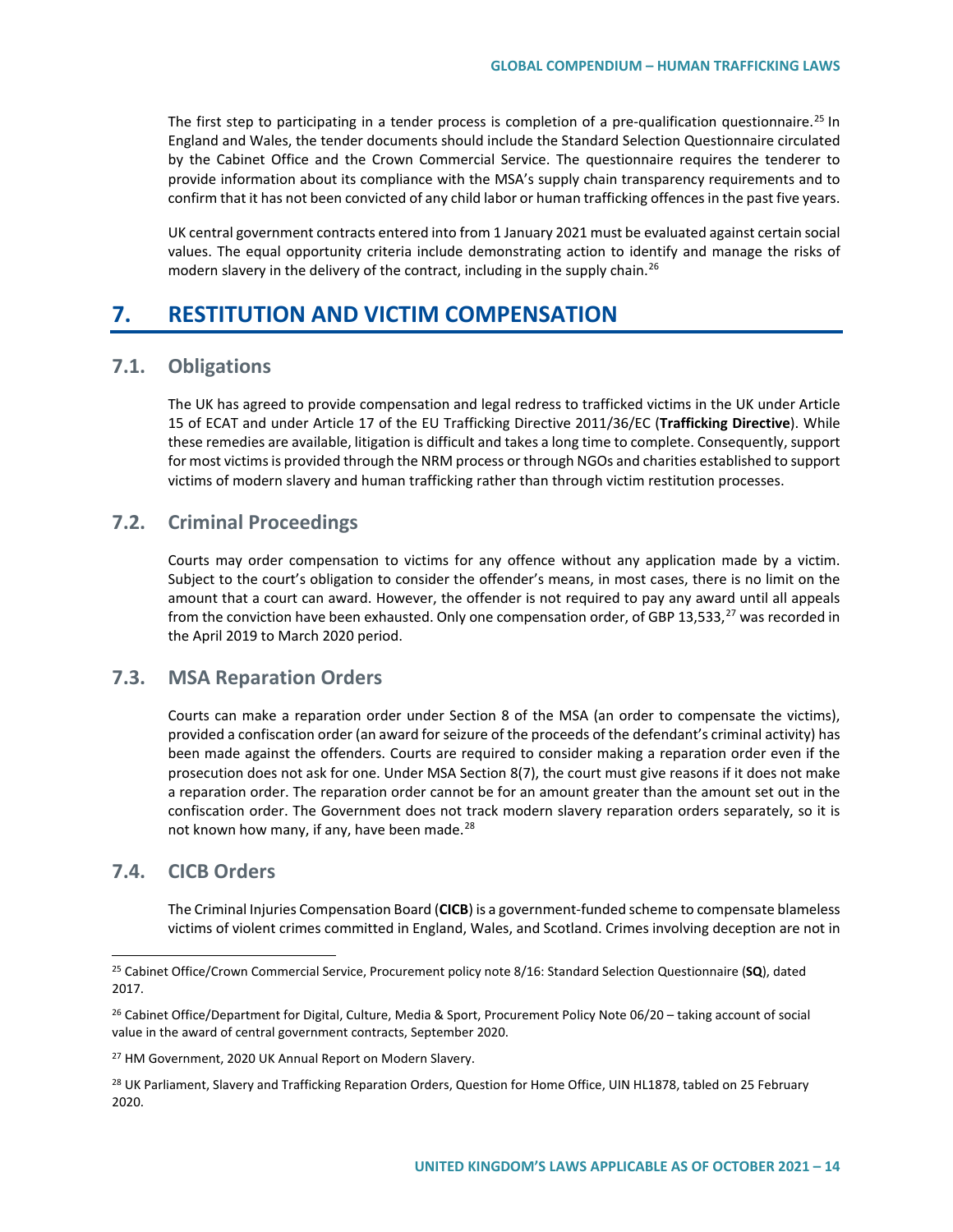scope because they do not meet the violence criterion. There is a separate scheme for Northern Ireland. The CICB decides whether to grant applications for awards, with a right of appeal to a tribunal. There are a number of eligibility requirements. Victims must apply within two years of the commission of the crime. Conviction of an offender is not necessary for the CICB to make an award, but victims must commit to work with the police to bring the assailant to justice. This requirement can be a significant bar to the victims of modern slavery and human trafficking. In addition, victims of modern slavery or human trafficking must not have a conviction for any offence, and many victims may have offences on their record. The victim's immigration status may also restrict eligibility.

Trafficking applicants appealed against the bar blocking compensation for those with a criminal conviction. They argued that this bar violated the Trafficking Directive, the ECHR, and the ECAT because it disproportionately excluded modern slavery and human trafficking victims. The Supreme Court, however, determined that the bar was lawful.<sup>[29](#page-14-0)</sup>

## **7.5. Human Rights Act Claims**

Where a police investigation of a modern slavery and trafficking offence does not meet the standard for an effective investigation, the Human Rights Act 1998 gives victims a right of compensation.

# **8. UNITED KINGDOM'S MULTIDISCIPLINARY/INTERAGENCY COOPERATION APPROACH**

MSA Section 40 established the Office of the Independent Anti-Slavery Commissioner. The Commissioner has a wide remit to initiate and participate in policy. For 2020–2021, the Commissioner's strategic priorities were to improve victim care and support, focus on prevention, support law enforcement and prosecutions, and get value from research and innovation.

The formal NRM process is multidisciplinary. The Salvation Army assists victims at the time of referral, certain NGOs have first responder status, and MAAP boards include NGOs and charities.

Numerous NGOs shape government policy on modern slavery and human trafficking. NGOs not only support government programmes and lead policy debates on the best ways to stop modern slavery and human trafficking, but also provide invaluable physical and mental support to victims.

Measures to protect children are also built on a model of multidisciplinary support within communities.

**Disclaimer:** The codes, laws, and other information cited in this summary may not contain the most recent versions of such information and provide certain information available as of the month and year cited at the bottom of each page. We make no warranties or guarantees about the accuracy, completeness, or adequacy of the information contained in this summary or the information linked to in this summary. Please check official sources.

This summary should not be construed as legal advice on any specific facts or circumstances. The contents are intended only for general information purposes and may not be quoted or referred to in any other publication or proceeding. The provision of this information does not constitute an attorney-client relationship. Any views set forth

<span id="page-14-0"></span><sup>&</sup>lt;sup>29</sup> A and B (Appellants) v. Criminal Injuries Compensation Authority and another [2021] UKSC 27.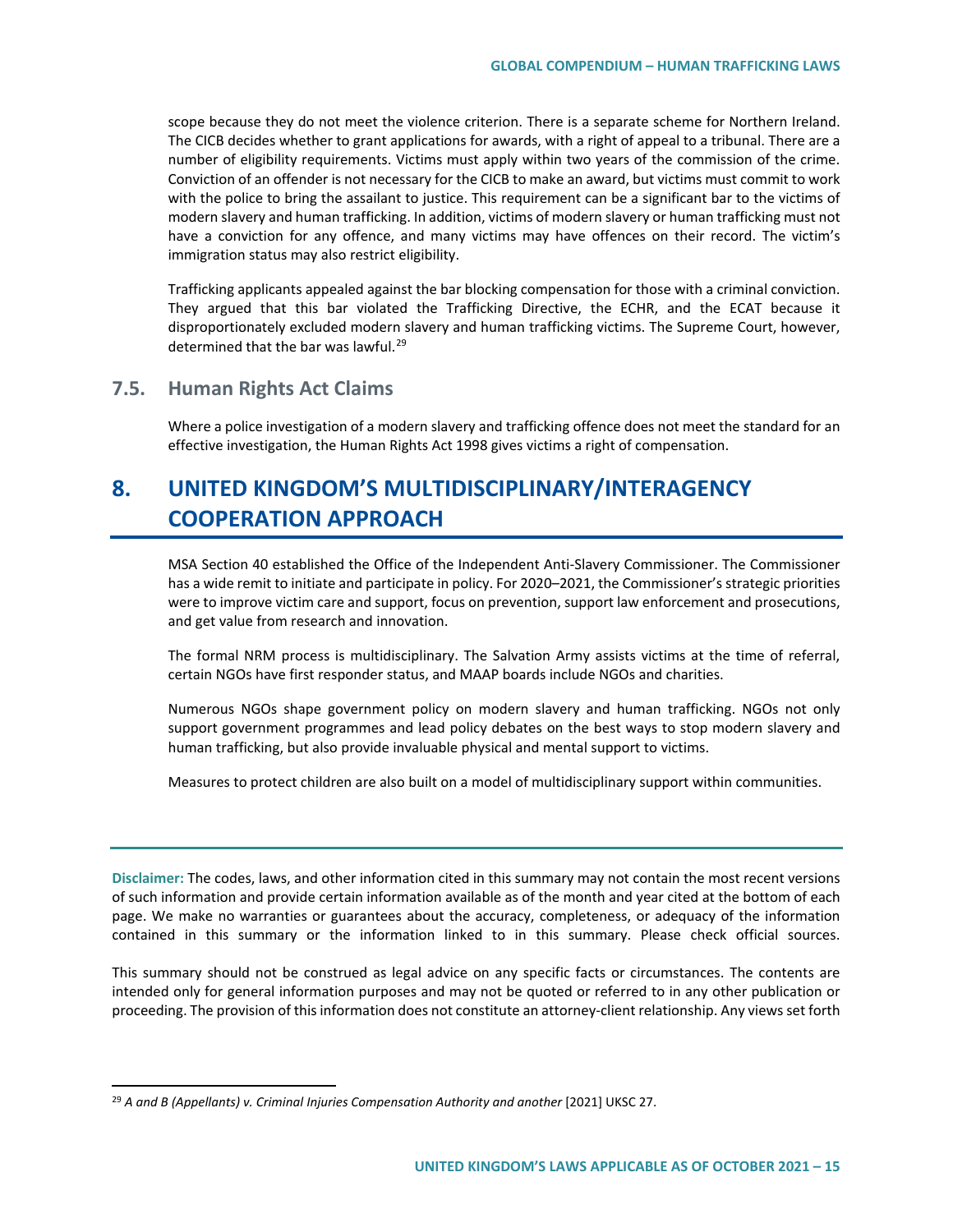herein are the personal views of the authors and do not necessarily reflect those of Rotary International/Rotary Action Group Against Slavery or of any contributing entity.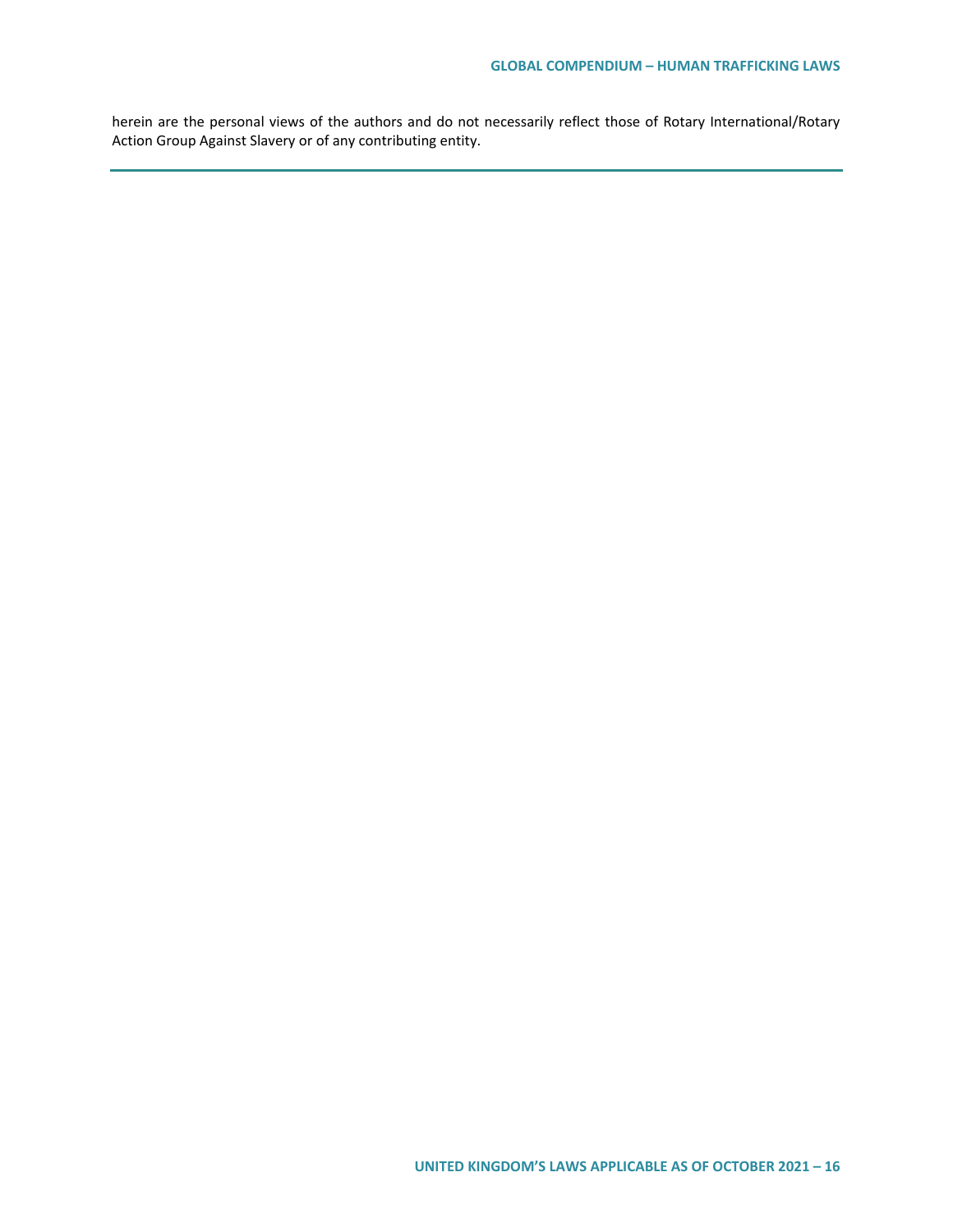# **APPENDIX 1. Excerpts from Sentencing Guidelines for Slavery, Servitude and Forced or Compulsory Labour/Human Trafficking**

Applicable Statute: Modern Slavery Act, Sections 1 and 2. Triable either way (summary or under indictment) Maximum: Life imprisonment Offence range: High level community order—18 years' custody

# **Step 1 – Determining the offence category**

## **Culpability**

In assessing culpability, the court should weigh up all the factors of the case, including the offender's role, to determine the appropriate level. Where there are characteristics present which fall under different categories, or where the level of the offender's role is affected by the very small scale of the operation, the court should balance these characteristics to reach a fair assessment of the offender's culpability.

# **A – High Culpability**

- Leading role in the offending
- Expectation of substantial financial or other material advantage
- High degree of planning/premeditation
- Use or threat of a substantial degree of physical violence towards victim(s) or their families
- Use or threat of a substantial degree of sexual violence or abuse towards victim(s) or their families

## **B – Medium Culpability**

- Significant role in the offending
- Involves others in the offending whether by coercion, intimidation, exploitation or reward
- Expectation of significant financial or other material advantage
- Some planning/premeditation
- Use or threat of some physical violence towards victim(s) or their families
- Use or threat of some sexual violence or abuse towards victim(s) or their families
- Other threats towards victim(s) or their families
- Other cases falling between A and C because:
	- $\circ$  Factors in both high and lower categories are present which balance each other out, and/or
	- o The offender's culpability falls between the factors as described in A and C

# **C – Lower culpability**

- Engaged by pressure, coercion or intimidation, or has been a victim of slavery or trafficking related to this offence
- Performs limited function under direction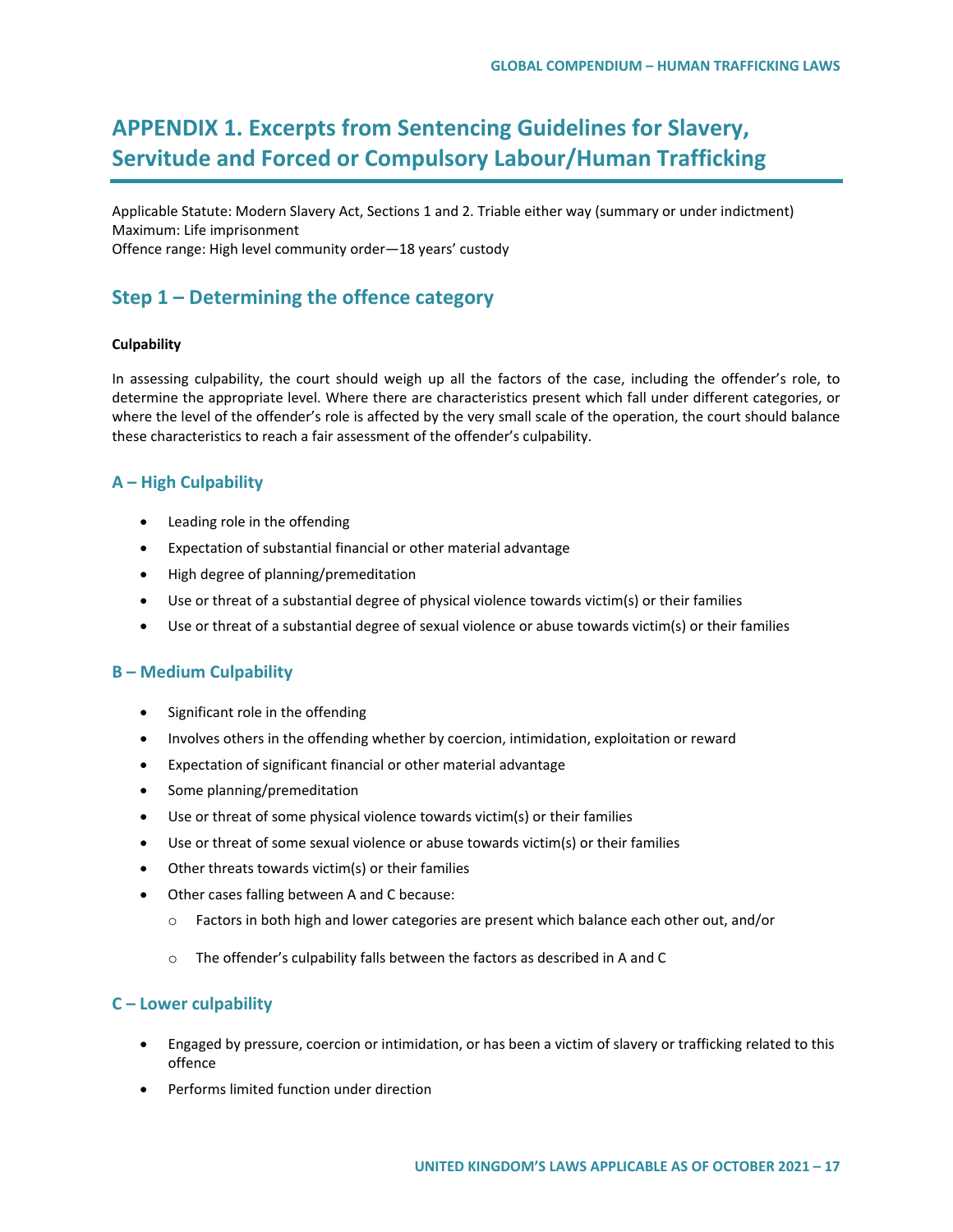- Limited understanding/knowledge of the offending
- Expectation of limited or no financial or other material advantage
- Little or no planning/premeditation

### **Harm**

Use the factors given in the table below to identify the Harm category. If the offence involved multiple victims or took place over a significant period of time, sentencers may consider moving up a harm category or moving up substantially within a category range.

The assessment of harm may be assisted by available expert evidence, but may be made on the basis of factual evidence from the victim, including evidence contained in a Victim Personal Statement (**VPS**). Whether a VPS provides evidence which is sufficient for a finding of serious harm depends on the circumstances of the particular case and the contents of the VPS. However, the absence of a VPS (or other impact statement) should not be taken to indicate the absence of harm.

Loss of personal autonomy is an inherent feature of this offending and is reflected in sentencing levels. The nature of the relationship between offender and victim in modern slavery cases may mean that the victim does not recognise themselves as such, may minimise the seriousness of their treatment, may see the perpetrator as a friend or supporter, or may choose not to give evidence through shame, regret or fear. A victim's apparent consent to their treatment should be treated with caution.

Sentencers should therefore be careful not to assume that absence of evidence of harm from those trafficked or kept in slavery, servitude or in forced or compulsory labour indicates a lack of harm or seriousness. A close examination of all the particular circumstances will be necessary.

### **Category 1**

• Exposure of victim(s) to high risk of death

A category 2 offence may also be elevated to category 1 by –

- The extreme nature of one or more factors
- The extreme impact caused by a combination of factors

### **Category 2**

- Serious physical harm which has a substantial and/or long-term effect
- Serious psychological harm which has a substantial and/or long-term effect
- Substantial and long-term adverse impact on the victim's daily life after the offending has ceased
- Victim(s) deceived or coerced into sexual activity

### **Category 3**

- Some physical harm
- Some psychological harm
- Significant financial loss/disadvantage to the victim(s)
- Exposure of victim(s) to additional risk of serious physical or psychological harm
- Other cases falling between categories 2 and 4 because:
	- $\circ$  Factors in both categories 2 and 4 are present which balance each other out, and/or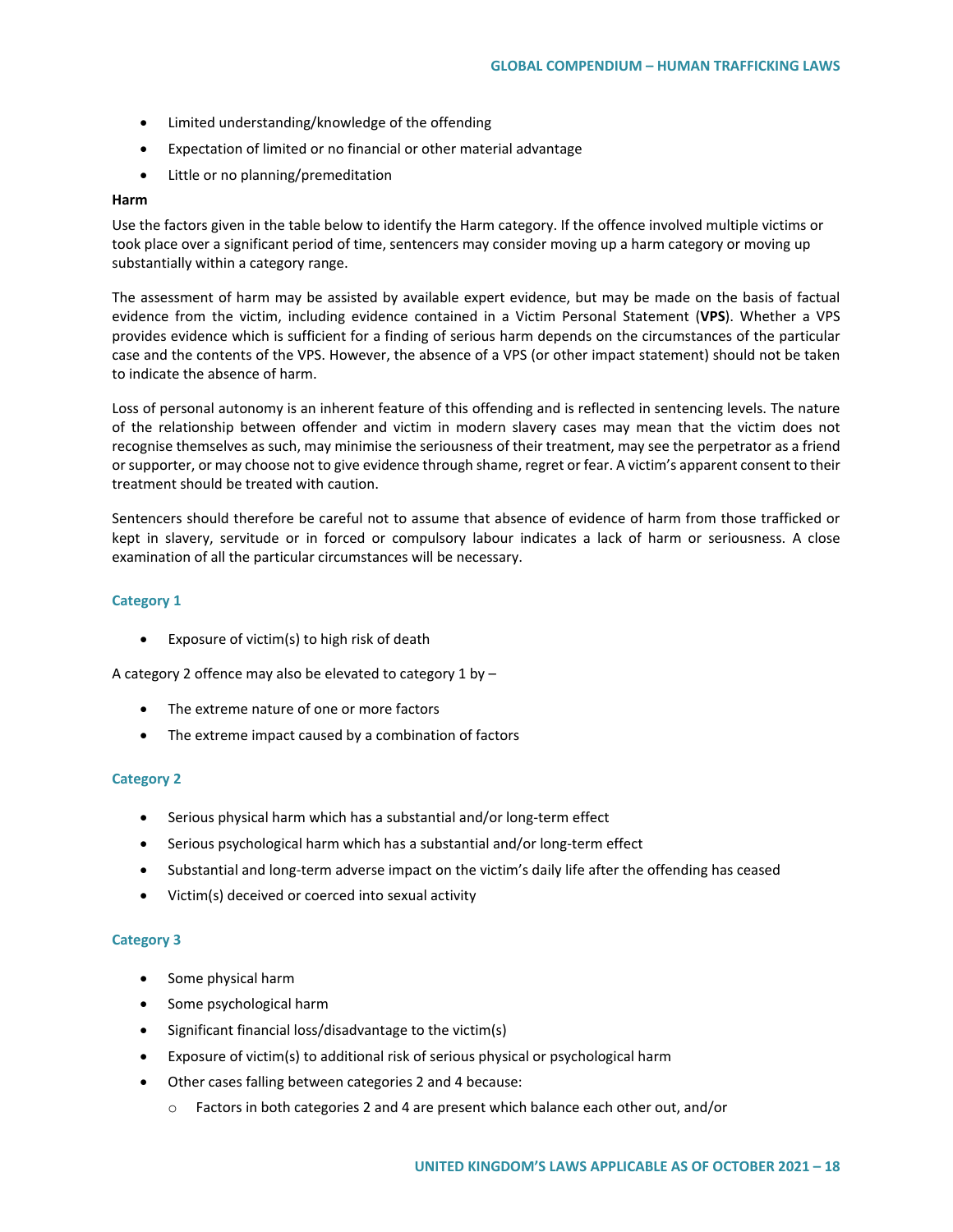o The level of harm falls between the factors as described in categories 2 and 4

### **Category 4**

- Limited physical harm
- Limited psychological harm
- Limited financial loss/disadvantage to the victim(s)

# **Step 2 – Starting point and category range**

Having determined the category at step one, the court should use the corresponding starting point to reach a sentence within the category range below. The starting point applies to all offenders irrespective of plea or previous convictions.

| <b>Harm</b>       | <b>Culpability</b>                            |                                              |                                                                           |  |
|-------------------|-----------------------------------------------|----------------------------------------------|---------------------------------------------------------------------------|--|
|                   | $\overline{A}$                                | B                                            | c                                                                         |  |
| <b>Category 1</b> | <b>Starting point</b><br>14 years' custody    | <b>Starting point</b><br>12 years' custody   | <b>Starting point</b><br>8 years' custody                                 |  |
|                   | <b>Category range</b><br>10-18 years' custody | <b>Category range</b><br>9-14 years' custody | <b>Category range</b><br>6-10 years' custody                              |  |
| <b>Category 2</b> | <b>Starting point</b><br>10 years' custody    | <b>Starting point</b><br>8 years' custody    | <b>Starting point</b><br>4 years' custody                                 |  |
|                   | <b>Category range</b><br>8-12 years' custody  | <b>Category range</b><br>6-10 years' custody | <b>Category range</b><br>3-7 years' custody                               |  |
| <b>Category 3</b> | <b>Starting point</b><br>8 years' custody     | <b>Starting point</b><br>6 years' custody    | <b>Starting point</b><br>2 years' custody                                 |  |
|                   | <b>Category range</b><br>6-10 years' custody  | <b>Category range</b><br>5-8 years' custody  | <b>Category range</b><br>1-4 years' custody                               |  |
| <b>Category 4</b> | <b>Starting point</b><br>5 years' custody     | <b>Starting point</b><br>3 years' custody    | <b>Starting point</b><br>26 weeks' custody                                |  |
|                   | <b>Category range</b><br>4-7 years' custody   | <b>Category range</b><br>1-5 years' custody  | <b>Category range</b><br>High level community order<br>18 months' custody |  |

#### **FACTORS INCREASING SERIOUSNESS**

#### **Statutory aggravating factors:**

- Previous convictions
- having regard to (a) the nature of the offence to which the conviction relates and its relevance to the current offence; and (b) the time that has elapsed since the conviction
- Offence committed whilst on bail
- Offence motivated by, or demonstrating hostility based on, any of the following characteristics or presumed characteristics of the victim: religion, race, disability, sexual orientation or transgender identity.